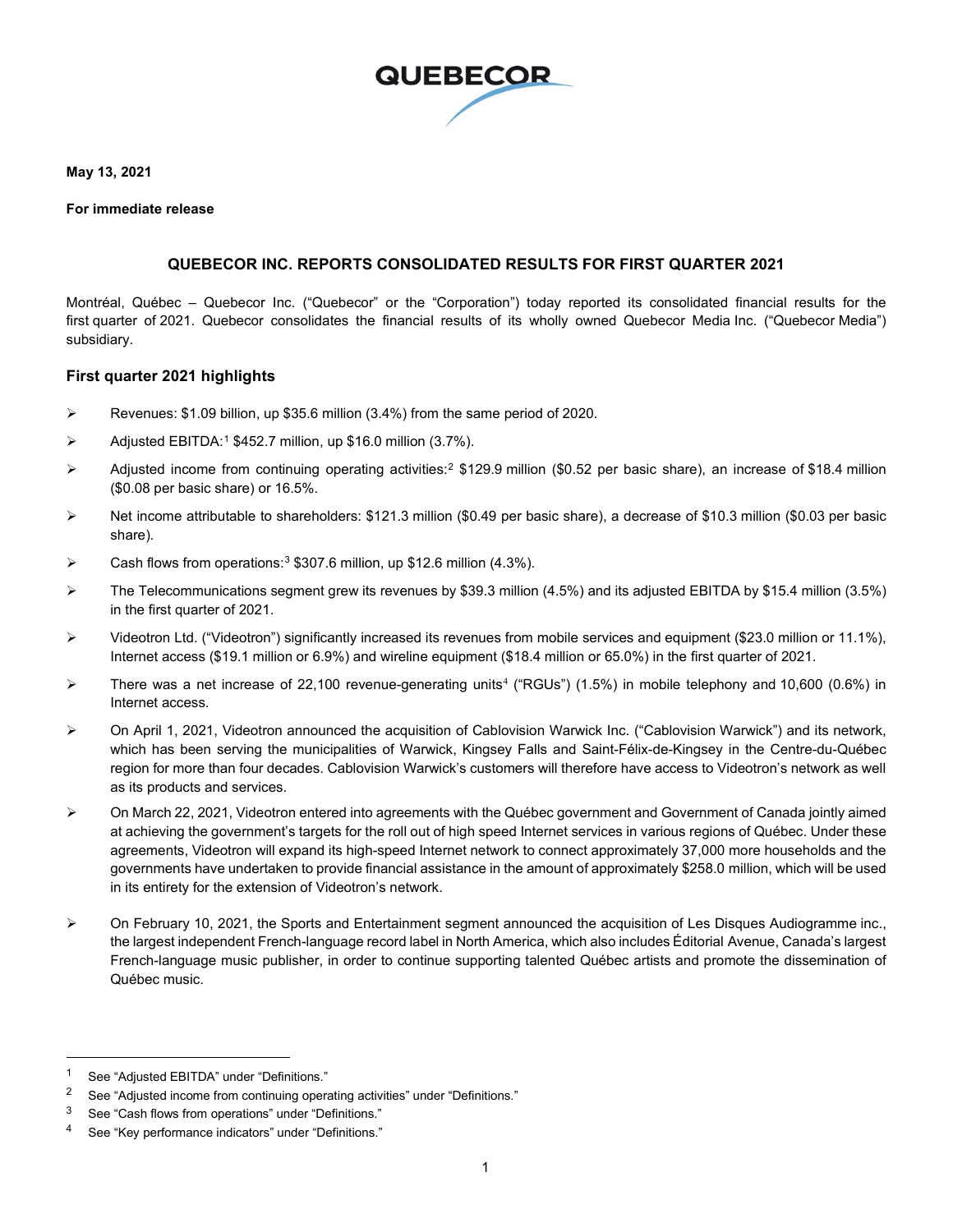"We're off to a good start in 2021, despite the challenges created by the public health situation, which continues to impact some of our business segments," said Pierre Karl Péladeau, President and Chief Executive Officer of Quebecor. "Due in large part to Videotron's solid financial and operational performance, the Corporation increased its EBITDA by 3.7% and its adjusted income from continuing operating activities by 16.5% in the first quarter of 2021. This performance generated a 4.3% growth in our cash flows from operations.

"We are proud of our acquisition in the first quarter of 2021 of Cablovision Warwick, a company that has been part of the landscape in the Centre-du-Québec region for more than 40 years, along with its network. This transaction further illustrates our commitment to connecting people in all parts of Québec and providing them with a unique, world-class customer experience. We are also pleased that our network will be expanded by September 30, 2022 to provide high-speed Internet access to approximately 37,000 more households in various remote regions of Québec, under a partnership with the Québec government and in collaboration with the Government of Canada," Pierre Karl Péladeau added.

"Offering innovative, effective solutions is at the core of our business model and we continue to successfully roll out our 5G network in Québec," said Jean-François Pruneau, President and Chief Executive Officer of Videotron. "We also continue winning new mobile customers. During the last 12 months, we added 133,400 subscriber connections, partly because of Fizz's new mobile device offering. We also saw demand growth for our Internet access service, with 74,000 customers added during the period, as well as for our Helix home entertainment and connected lifestyle platform, which has now reached 826,000 RGUs. We recently announced the arrival of the eagerly awaited Helix Fi 2 smart terminal, available first to Videotron customers. It features the most powerful Wi-Fi on the Québec market, powered by innovative, high-performance technology.

"I am proud of the special relationship Videotron has developed with Quebecers over the years. For the 16th year in a row, Videotron ranked as the most respected telecom company in Québec on Léger's Reputation survey," Jean-François Pruneau concluded.

"Although the current crisis continued to impact its operations, TVA Group Inc. ("TVA Group") was able to increase its revenues by \$3.7 million during the quarter," noted Pierre Karl Péladeau, Acting President and Chief Executive Officer of TVA Group. "Its adjusted EBITDA decreased by \$6.4 million, essentially because of higher content costs at the TVA Sports specialty channel due to the National Hockey League's compressed 2020-2021 season.

"The advertising market for our broadcasting activities showed encouraging growth compared with the same quarter of 2020, as did the advertising market for our digital platforms, reflecting the growth in our non-traditional advertising revenues. TVA Group's programs continued to stand out and they remained among the most watched in Québec, with a total consolidated market share of 39.4%," commented Pierre Karl Péladeau.

"We were very pleased with the Canadian capital market's response to Videotron's issuance of high-yield Senior Notes in the aggregate principal amount of \$650.0 million bearing interest at 3.125%, the lowest coupon rate ever reached by an issuer on this market," said Hugues Simard, Chief Financial Officer of Quebecor. "In the wake of this issue, which brings our net available liquidity to \$2.6 billion, we are in a strong position heading into the upcoming spectrum auction and our Notes maturities."

"I extend my heartfelt thanks to Jean-François Pruneau, who is leaving the Corporation on June 4, 2021, for his many accomplishments at Quebecor over the past 20 years," said Pierre Karl Péladeau. "His strong leadership and keen business acumen have made an important contribution to developing the Corporation's business plan and building its solidity. I wish him every success in his new challenges.

"2021 has started on a strong footing and we continue focusing on our growth drivers in order to consolidate our position as an industry leader, while maintaining prudent management until the full resumption of economic activity. We are bullish about the future and continue working to create long-term value for all our stakeholders. Finally, I would like to pay tribute once again to the exceptional work of all our employees, who are the pillars of our daily success," concluded Pierre Karl Péladeau.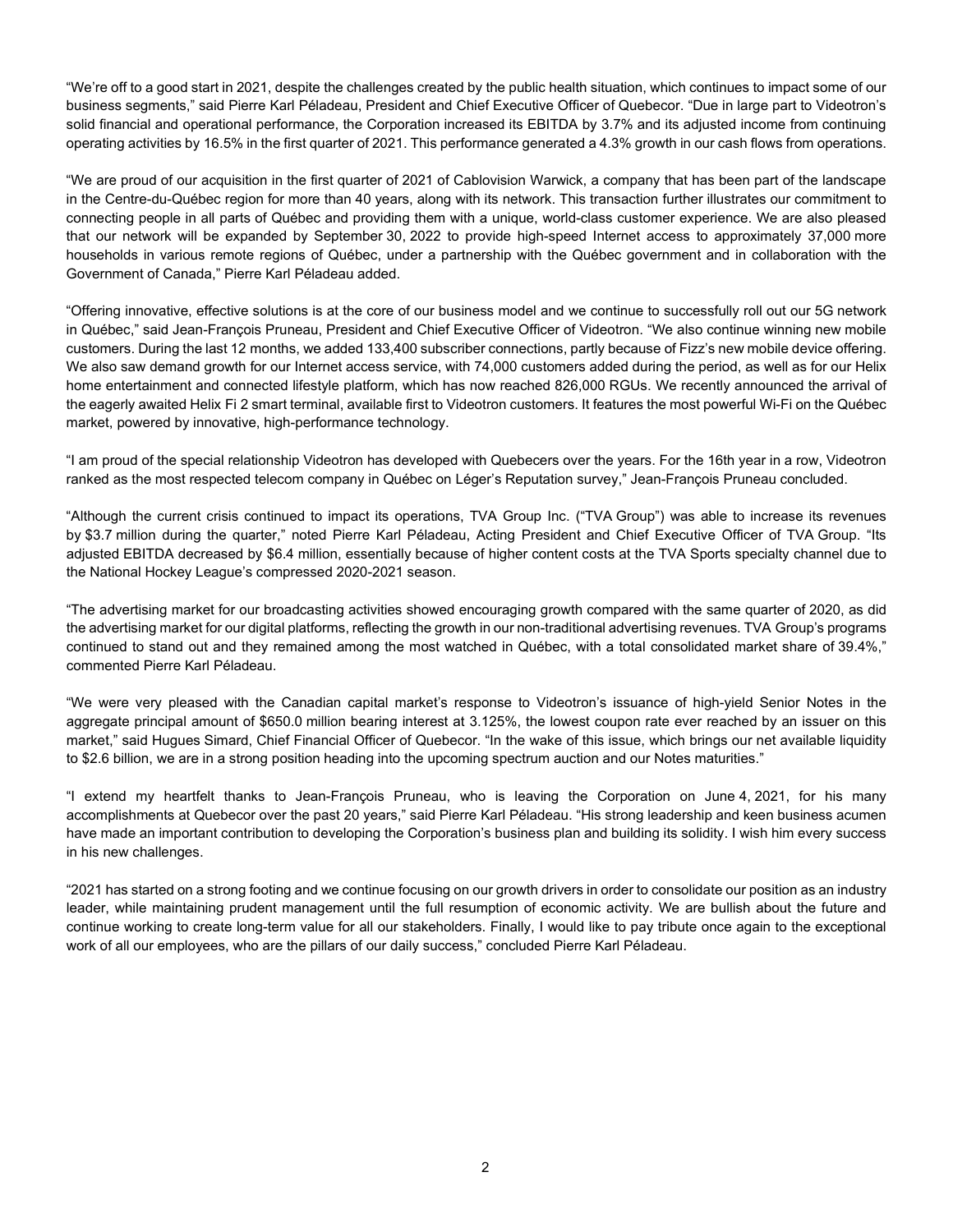#### **COVID-19 pandemic**

The COVID-19 pandemic continues to have a significant impact on the economic environment in Canada and around the world. In order to limit the spread of the virus, the Québec government has imposed a number of restrictions and special preventive measures since the beginning of this health crisis, including the suspension of some business activities. Since March 2020, this health crisis has curtailed the operations of many of Quebecor's business partners and led to a significant slowdown in some of the Corporation's segments. Among other impacts, the restrictions and preventive measures imposed by the Québec government caused a reduction in volume at Videotron retail outlets; a reduction in advertising revenues, a decrease in sports events broadcast by the TVA Sports specialty channel and a reduction in film and audiovisual content activity in the Media segment in 2020; and the cancellation of most shows and events in the Sports and Entertainment segment. Despite the constraints created by this pandemic, Quebecor has continued and will continue to provide essential telecommunications and news services during this health crisis, while safeguarding the health and safety of the public and its employees. Due to the decrease in their revenues, most of the business units in the Media segment and Sports and Entertainment segment have qualified for the Canadian Emergency Wage Subsidy and subsidies totalling \$5.6 million were recorded in the first quarter of 2021 as a reduction in employee costs (no amount in the first quarter of 2020).

#### **Non-IFRS Financial Measures**

The Corporation uses measures not standardized under International Financial Reporting Standards ("IFRS"). The Corporation added the "consolidated net debt leverage ratio" measure in the third quarter of 2020. See the definition of this measure under "Definitions."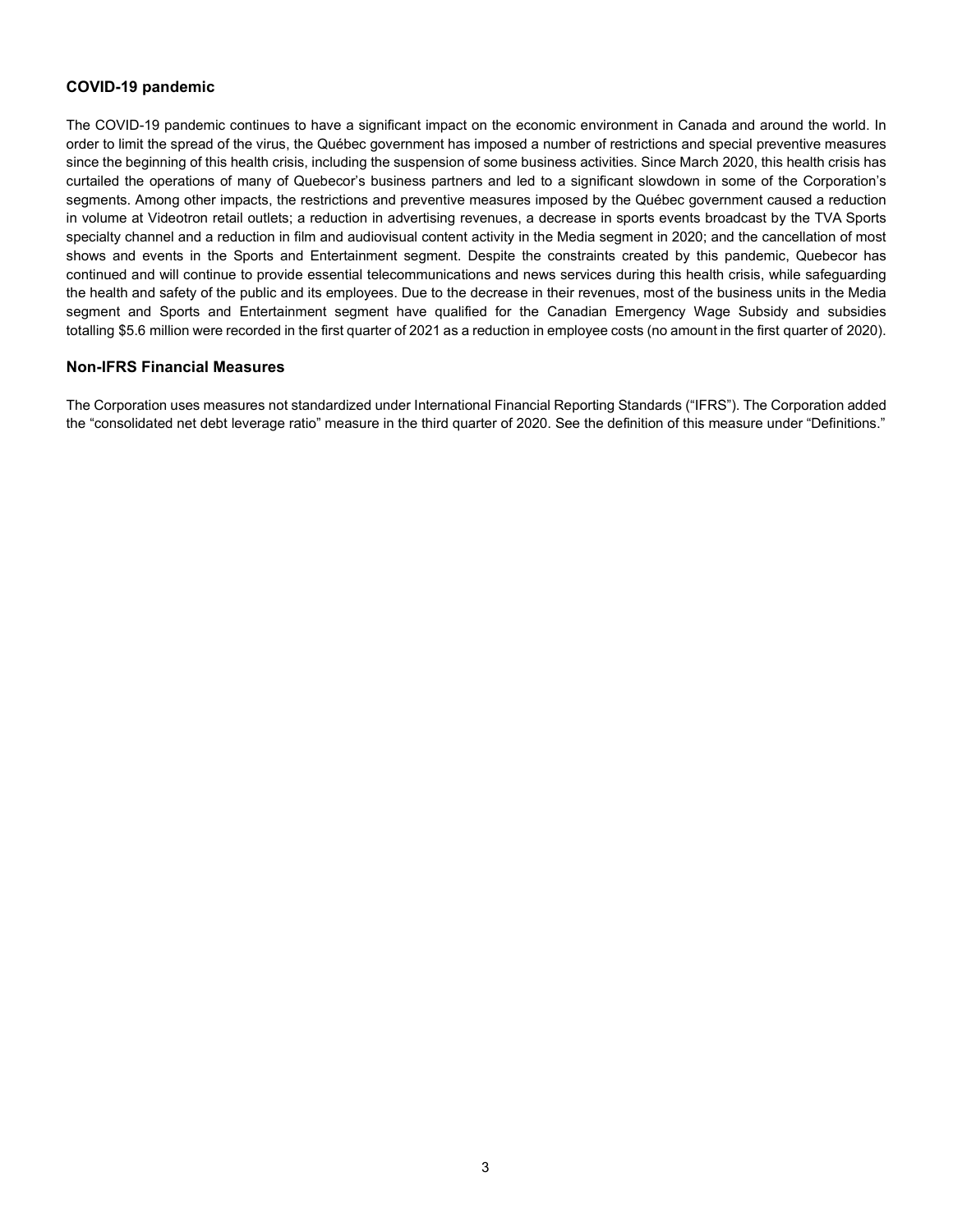### **Financial table**

## **Table 1**

## **Consolidated summary of income, cash flows and balance sheet**

(in millions of Canadian dollars, except number of shares and per basic share data)

|                                                       |             | Three months ended |
|-------------------------------------------------------|-------------|--------------------|
|                                                       |             | March 31           |
|                                                       | 2021        | 2020               |
|                                                       |             |                    |
| Income                                                |             |                    |
| Revenues:                                             |             |                    |
| Telecommunications                                    | \$<br>914.0 | \$<br>874.7        |
| Media                                                 | 174.8       | 174.8              |
| Sports and Entertainment                              | 31.2        | 34.8               |
| Inter-segment                                         | (28.9)      | (28.8)             |
|                                                       | 1,091.1     | 1,055.5            |
| Adjusted EBITDA (negative adjusted EBITDA):           |             |                    |
| Telecommunications                                    | 450.9       | 435.5              |
| Media                                                 | 1.3         | 4.1                |
| Sports and Entertainment                              | 2.1         | (3.8)              |
| <b>Head Office</b>                                    | (1.6)       | 0.9                |
|                                                       | 452.7       | 436.7              |
| Depreciation and amortization                         | (195.3)     | (198.1)            |
| <b>Financial expenses</b>                             | (83.1)      | (87.4)             |
| (Loss) gain on valuation and translation of financial |             |                    |
| instruments                                           | (5.8)       | 23.3               |
| Restructuring of operations and other items           | (4.5)       | (3.9)              |
| Income taxes                                          | (44.0)      | (40.5)             |
| Income from discontinued operations                   |             | 1.3                |
| Net income                                            | \$<br>120.0 | \$<br>131.4        |
|                                                       |             |                    |
| Income from continuing operations attributable        |             |                    |
| to shareholders                                       | \$<br>121.3 | 130.3<br>\$        |
| Net income attributable to shareholders               | 121.3       | 131.6              |
| Adjusted income from continuing operating activities  | 129.9       | 111.5              |
| Per basic share:                                      |             |                    |
| Income from continuing operations attributable        |             |                    |
| to shareholders                                       | 0.49        | 0.51               |
| Net income attributable to shareholders               | 0.49        | 0.52               |
| Adjusted income from continuing operating activities  | 0.52        | 0.44               |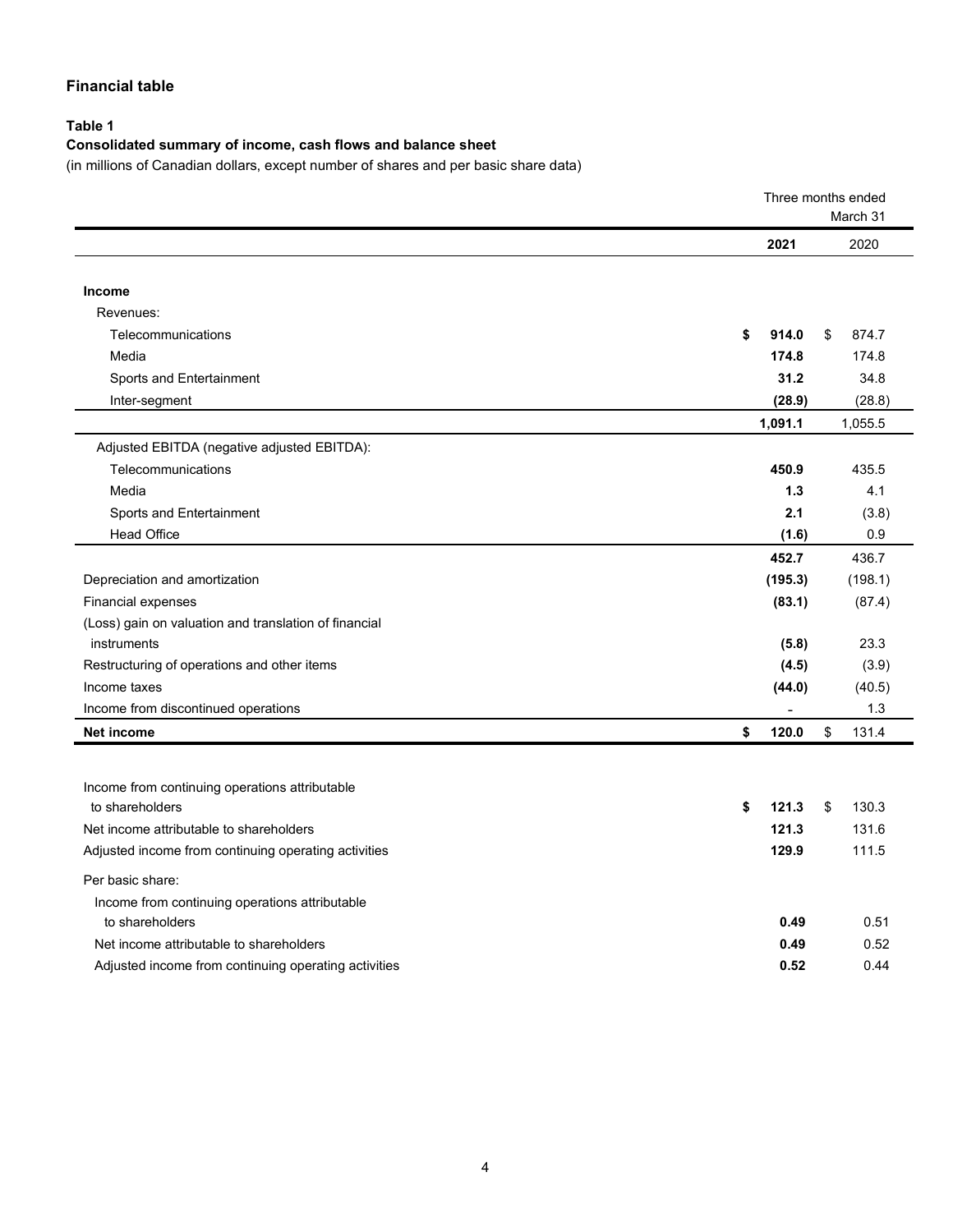|                                                        |             | Three months ended<br>March 31 |  |  |
|--------------------------------------------------------|-------------|--------------------------------|--|--|
|                                                        | 2021        | 2020                           |  |  |
|                                                        |             |                                |  |  |
| Additions to property, plant and equipment and         |             |                                |  |  |
| to intangible assets                                   |             |                                |  |  |
| Telecommunications                                     | \$<br>138.0 | \$<br>133.0                    |  |  |
| Media                                                  | 5.7         | 7.7                            |  |  |
| Sports and Entertainment                               | 1.0         | 0.9                            |  |  |
| <b>Head Office</b>                                     | 0.4         | 0.1                            |  |  |
|                                                        | 145.1       | 141.7                          |  |  |
| <b>Cash flows</b>                                      |             |                                |  |  |
| Cash flows from operations:                            |             |                                |  |  |
| Telecommunications                                     | 312.9       | 302.5                          |  |  |
| Media                                                  | (4.4)       | (3.6)                          |  |  |
| Sports and Entertainment                               | 1.1         | (4.7)                          |  |  |
| <b>Head Office</b>                                     | (2.0)       | 0.8                            |  |  |
|                                                        | 307.6       | 295.0                          |  |  |
| Cash flows provided by continuing operating activities | 261.6       | 321.6                          |  |  |
|                                                        |             |                                |  |  |
|                                                        | March 31    | Dec. 31                        |  |  |
|                                                        | 2021        | 2020                           |  |  |
| <b>Balance sheet</b>                                   |             |                                |  |  |
| Cash and cash equivalents                              | \$<br>759.3 | \$<br>136.7                    |  |  |
| Working capital                                        | 633.5       | (33.4)                         |  |  |
| Net assets related to derivative financial instruments | 534.3       | 597.1                          |  |  |
| <b>Total assets</b>                                    | 10,690.9    | 9,861.6                        |  |  |
| Total debt (current and long-term)                     | 6,356.1     | 5,773.4                        |  |  |
| Lease liabilities (current and long term)              | 179.4       | 173.3                          |  |  |
| Convertible debentures, including embedded derivatives | 162.1       | 156.5                          |  |  |
| Equity attributable to shareholders                    | 1,203.8     | 1,112.6                        |  |  |
| Equity                                                 | 1,310.7     | 1,214.1                        |  |  |
| Number of common shares outstanding (in millions)      | 245.5       | 248.2                          |  |  |
| Consolidated net debt leverage ratio                   | 2.67x       | 2.68x                          |  |  |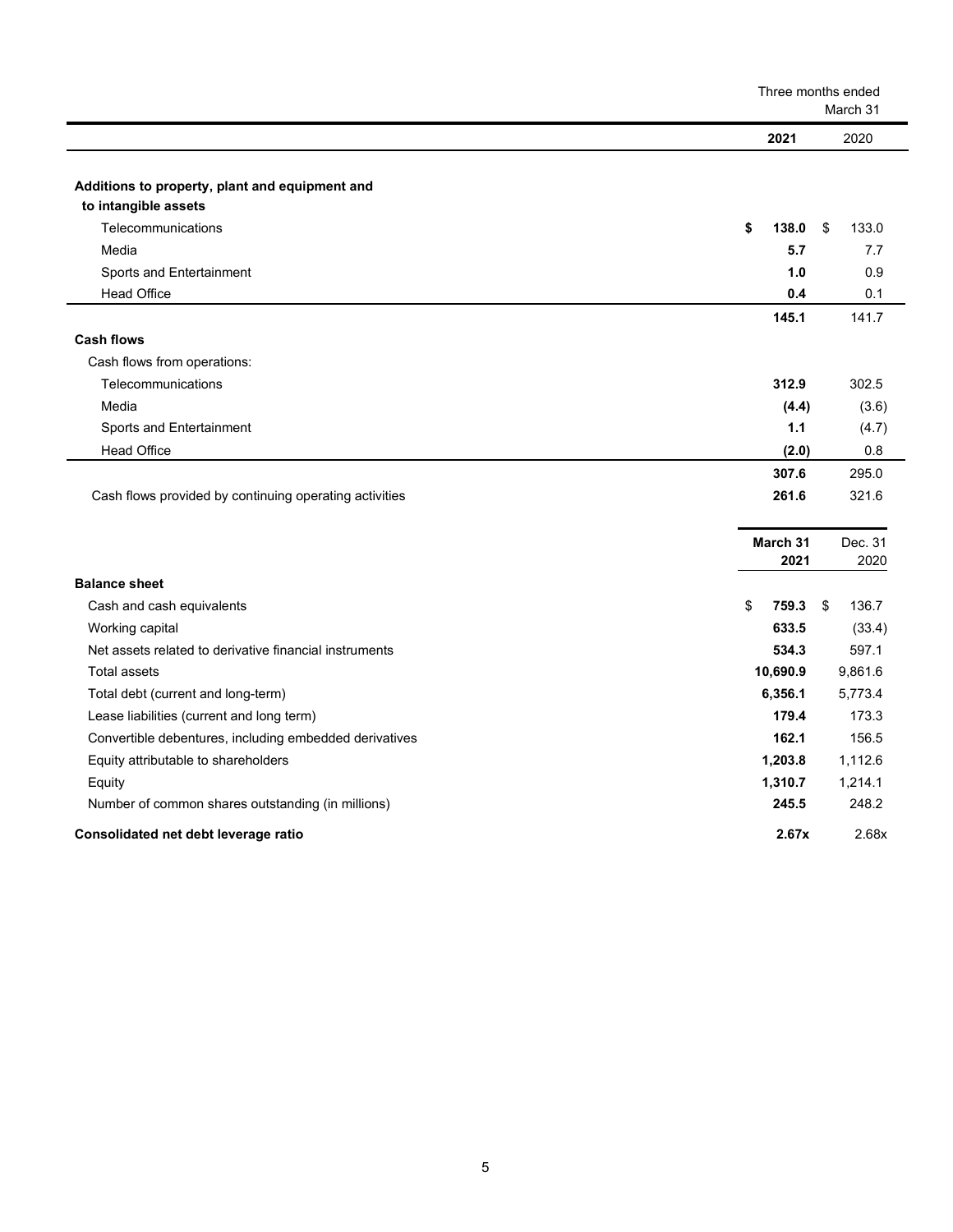#### **2021/2020 first quarter comparison**

**Revenues:** \$1.09 billion, a \$35.6 million (3.4%) increase.

- Revenues increased in Telecommunications (\$39.3 million or 4.5% of segment revenues).
- Revenues were flat in the Media segment.
- Revenues decreased in Sports and Entertainment (\$3.6 million or -10.3%).

**Adjusted EBITDA:** \$452.7 million, a \$16.0 million (3.7%) increase.

- Adjusted EBITDA increased in Telecommunications (\$15.4 million or 3.5% of segment adjusted EBITDA) and in Sports and Entertainment (\$5.9 million).
- Adjusted EBITDA decreased in Media (\$2.8 million or -68.3%), and there was an unfavourable variance at Head Office (\$2.5 million) due mainly to an unfavourable variance in the stock-based compensation charge.
- The change in the fair value of Quebecor and Quebecor Media stock options and in the value of Quebecor stock-price-based share units resulted in a \$5.5 million unfavourable variance in the Corporation's stock-based compensation charge in the first quarter of 2021 compared with the same period of 2020.

**Net income attributable to shareholders:** \$121.3 million (\$0.49 per basic share) in the first quarter of 2021, compared with \$131.6 million (\$0.52 per basic share) in the same period of 2020, a decrease of \$10.3 million (\$0.03 per basic share).

- The main unfavourable variances were:
	- $\circ$  \$29.1 million unfavourable variance in losses and gains on valuation and translation of financial instruments, including \$28.2 million without any tax consequences;
	- $\circ$  \$3.5 million increase in the income tax expense.
- The main favourable variances were:
	- o \$16.0 million increase in adjusted EBITDA;
	- o \$4.3 million decrease related to financial expenses;
	- $\circ$  \$2.8 million decrease in the depreciation and amortization charge.

**Adjusted income from continuing operating activities:** \$129.9 million (\$0.52 per basic share) in the first quarter of 2021, compared with \$111.5 million (\$0.44 per basic share) in the same period of 2020, an increase of \$18.4 million (\$0.08 per basic share).

**Cash flows from operations:** \$307.6 million, a \$12.6 million (4.3%) increase due to the \$16.0 million increase in adjusted EBITDA and a \$6.5 million decrease in additions to intangible assets, partially offset by a \$9.9 million increase in additions to property, plant and equipment.

**Cash flows provided by continuing operating activities:** \$261.6 million, a \$60.0 million decrease due primarily to the unfavourable net change in non-cash balances related to operating activities, partially offset by the increase in adjusted EBITDA.

**Consolidated net debt leverage ratio:** 2.67x at March 31, 2021 compared with 2.68x at December 31, 2020.

#### **Investing and financing operations**

- On April 1, 2021, Alithya Group Inc ("Alithya"), a strategy and digital transformation leader, acquired the firm R3D Conseil inc, of which Quebecor was one of the main shareholders. As part of this transaction, Quebecor obtained 11.9% of Alithya's share capital and 6.7% of voting rights related to Alithya's issued and outstanding shares.
- On February 11, 2021, TVA Group amended its \$75.0 million secured revolving credit facility to extend its term from February 2021 to February 2022 and amend certain terms and conditions.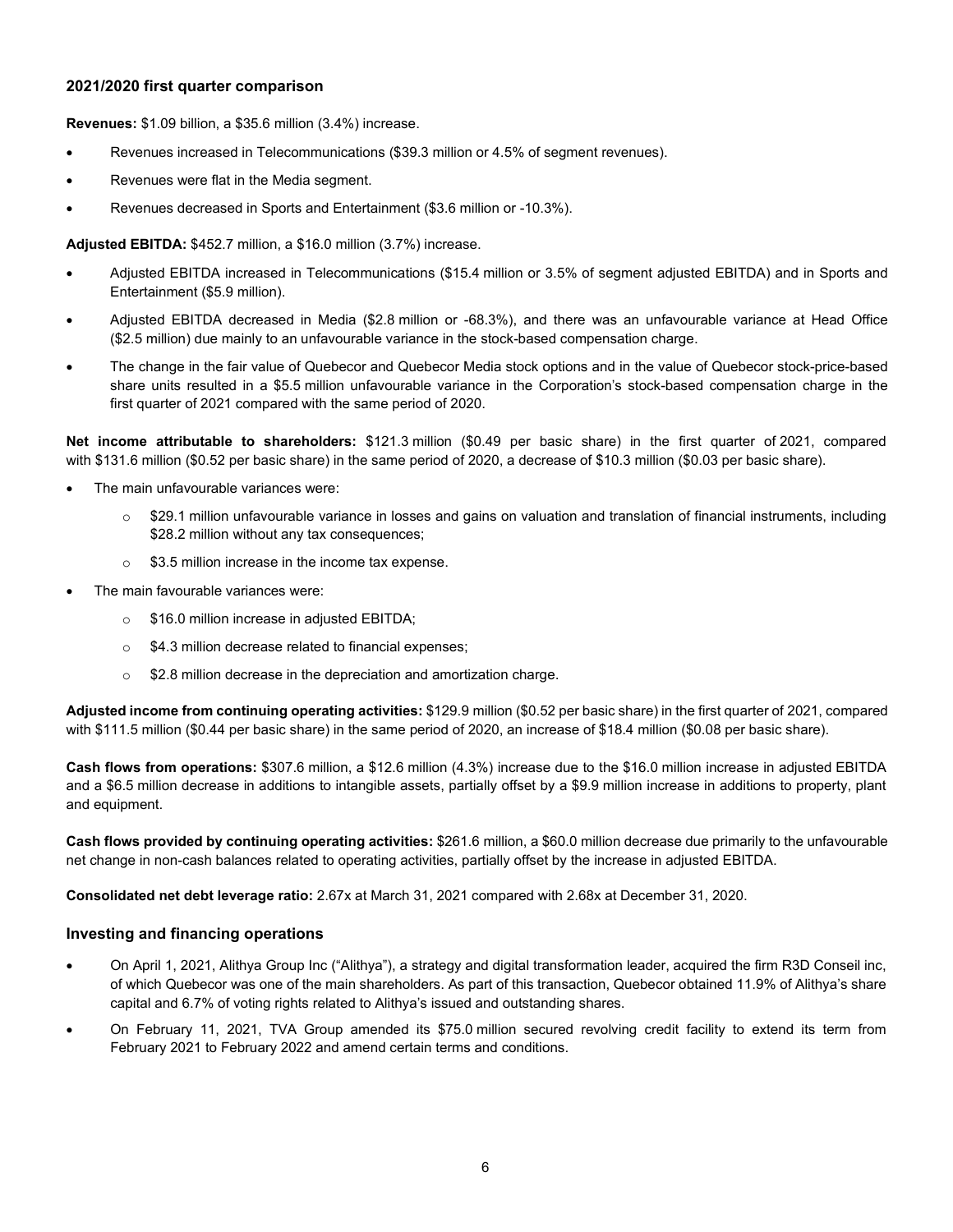• On January 22, 2021, Videotron issued \$650.0 million aggregate principal amount of 3.125% Senior Notes maturing on January 15, 2031, for net proceeds of \$644.0 million, net of financing fees of \$6.0 million. Videotron intends to use the proceeds from this offering for general corporate purposes, including, without limitation, the repayment of a portion of its current debt.

#### **Senior management**

- On April 27, 2021, Quebecor announced that Jean-François Pruneau, President and Chief Executive Officer of Videotron, was leaving his position to devote himself to personal investment projects. Mr. Pruneau will stay on until June 4, 2021 to oversee the transition. In the wake of this announcement, it has been decided that Pierre Karl Péladeau, President and Chief Executive Officer of Quebecor Media will take over the responsibilities of the President of Videotron to further cement the concerted leadership and dynamic of efficiency between the two organizations.
- France Lauzière, President and Chief Executive Officer of TVA Group and Chief Content Officer of Quebecor Content, has taken time off from her duties for a period of up to six months, starting April 14, 2021, for family reasons. During her absence, Pierre Karl Péladeau, President and Chief Executive Officer of Quebecor, is assuming her duties at TVA Group and Quebecor Content on an acting basis.
- The Chief Operating Officer and Chief Legal Officer of Quebecor, Marc M. Tremblay, indicated to the Corporation some time ago that he wanted to plan for his retirement at a date to be confirmed. The Corporation, wishing for Mr. Tremblay to remain an officer at least until March 31, 2022, has entered into an agreement providing that Mr. Tremblay remain in his position at least until that date, while gradually reducing his activities starting August 1, 2021.

#### **Capital stock**

In the first quarter of 2021, the Corporation purchased and cancelled 2,649,300 Class B Subordinate Voting Shares ("Class B Shares") for a total cash consideration of \$84.4 million (1,059,100 Class B Shares for a total cash consideration of \$34.1 million in the same period of 2020). The \$68.8 million excess of the purchase price over the carrying value of the repurchased Class B Shares was recorded as a reduction in retained earnings (\$27.8 million in the same period of 2020).

#### **Dividend**

On May 12, 2021, the Board of Directors of Quebecor declared a quarterly dividend of \$0.275 per share on its Class A Multiple Voting Shares ("Class A Shares") and Class B Shares, payable on June 22, 2021 to shareholders of record at the close of business on May 28, 2021. This dividend is designated an eligible dividend, as provided under subsection 89(14) of the *Canadian Income Tax Act* and its provincial counterpart.

#### **Detailed financial information**

For a detailed analysis of Quebecor's first quarter 2021 results, please refer to the Management Discussion and Analysis and condensed consolidated financial statements of Quebecor, available on the Corporation's website at <www.quebecor.com/en/investors/financial documentation> or from the SEDAR filing service at <www.sedar.com>.

#### **Conference call for investors and webcast**

Quebecor will hold a conference call to discuss its first quarter 2021 results on May 13, 2021, at 2:30 p.m. EDT. There will be a question period reserved for financial analysts. To access the conference call, please dial 1 866-201-0081, access code for participants 480061#. The conference call will also be broadcast live on Quebecor's website at <www.quebecor.com/en/investors/conferences-and-annual-meeting>. It is advisable to ensure the appropriate software is installed before accessing the call. Instructions and links to free player downloads are available at the Internet address shown above. Anyone unable to attend the conference call will be able to listen to a recording by telephone or webcast. It will be available at the same address within 24 hours after the call and until August 11, 2021.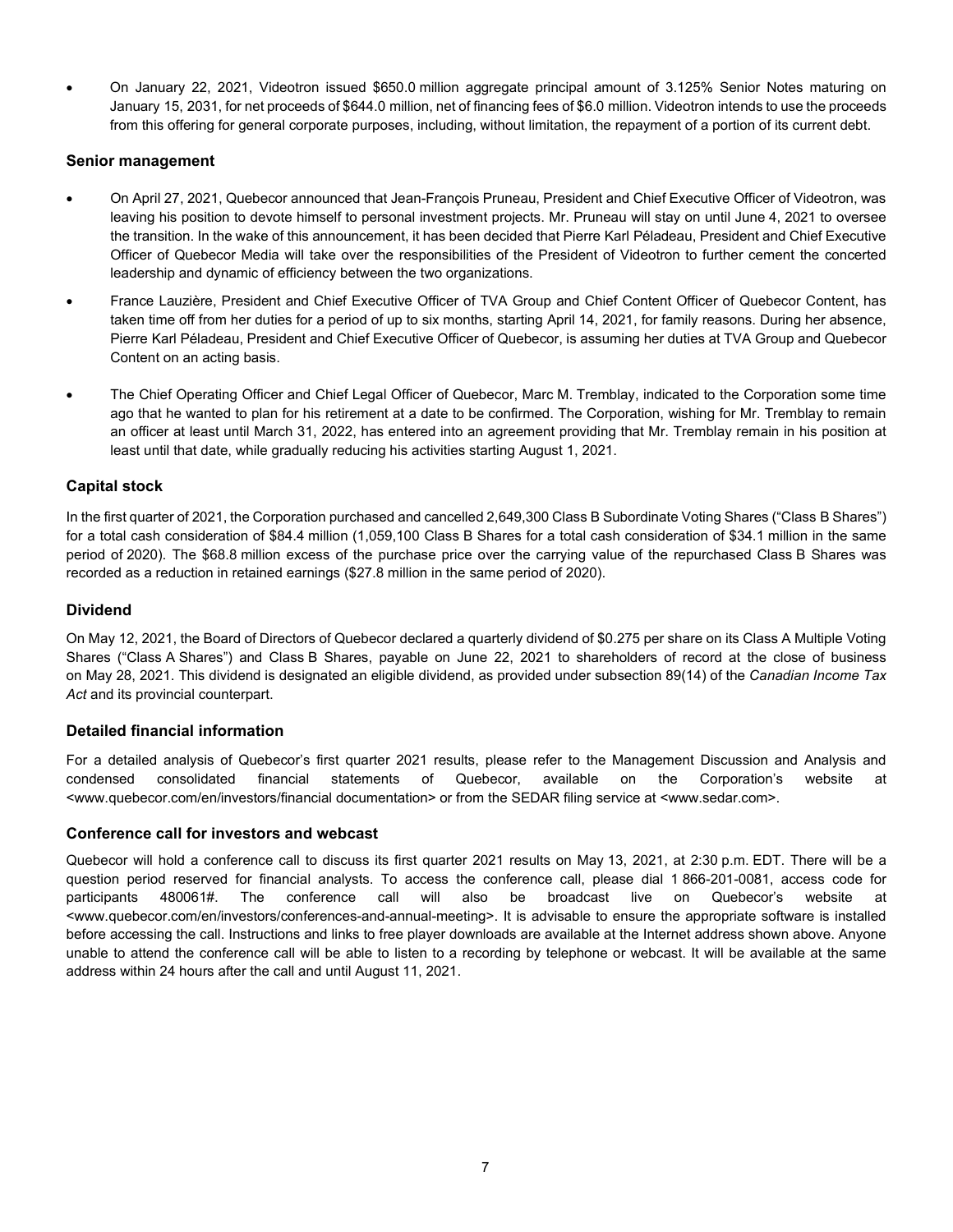#### **Cautionary statement regarding forward-looking statements**

The statements in this press release that are not historical facts are forward-looking statements and are subject to significant known and unknown risks, uncertainties and assumptions that could cause the Corporation's actual results for future periods to differ materially from those set forth in the forward-looking statements. Forward-looking statements may be identified by the use of the conditional or by forward-looking terminology such as the terms "plans," "expects," "may," "anticipates," "intends," "estimates," "projects," "seeks," "believes," or similar terms, variations of such terms or the negative of such terms. Certain factors that may cause actual results to differ from current expectations include seasonality (including seasonal fluctuations in customer orders), operating risk (including fluctuations in demand for Quebecor's products and pricing actions by competitors), new competition, and Quebecor's ability to retain its current customers and attract new ones, risks related to fragmentation of the advertising market, insurance risk, risks associated with capital investments (including risks related to technological development and equipment availability and breakdown), environmental risks, risks associated with cybersecurity and the protection of personal information, risks associated with service interruptions resulting from equipment breakdown, network failure, the threat of natural disaster, epidemics, pandemics or other public health crises, including the COVID-19 pandemic, political instability is some countries, risks associated with emergency measures implemented by various governments, risks associated with labour agreements, credit risk, financial risks, debt risks, risks related to interest rate fluctuations, foreign exchange risks, risks associated with government acts and regulations, risks related to changes in tax legislation, and changes in the general political and economic environment. Investors and others are cautioned that the foregoing list of factors that may affect future results is not exhaustive and that undue reliance should not be placed on any forward-looking statements. For more information on the risks, uncertainties and assumptions that could cause Quebecor's actual results to differ from current expectations, please refer to Quebecor's public filings, available at <www.sedar.com> and <www.quebecor.com>, including, in particular, the "Risks and Uncertainties" section of Quebecor's Management Discussion and Analysis for the year ended December 31, 2020.

The forward-looking statements in this press release reflect Quebecor's expectations as of May 13, 2021 and are subject to change after that date. Quebecor expressly disclaims any obligation or intention to update or revise any forward-looking statements, whether as a result of new information, future events or otherwise, except as required by applicable securities laws.

#### **About Quebecor**

Quebecor, a Canadian leader in telecommunications, entertainment, news media and culture, is one of the best-performing integrated communications companies in the industry. Driven by their determination to deliver the best possible customer experience, all of Quebecor's subsidiaries and brands are differentiated by their high-quality, multiplatform, convergent products and services.

Quebecor (TSX: QBR.A, QBR.B) is headquartered in Québec and employs more than 10,000 people in Canada.

A family business founded in 1950, Quebecor is strongly committed to the community. Every year, it actively supports more than 400 organizations in the vital fields of culture, health, education, the environment, and entrepreneurship.

 $-30-$ 

Visit our website: <www.quebecor.com>.

Follow us on Twitter: <www.twitter.com/Quebecor>

Hugues Simard Chief Financial Officer Quebecor Inc. and Quebecor Media Inc. hugues.simard@quebecor.com 514 380-7414

#### **Source: Information:**

Communications Department Quebecor Inc. and Quebecor Media Inc. medias@Quebecor.com 514 380-4572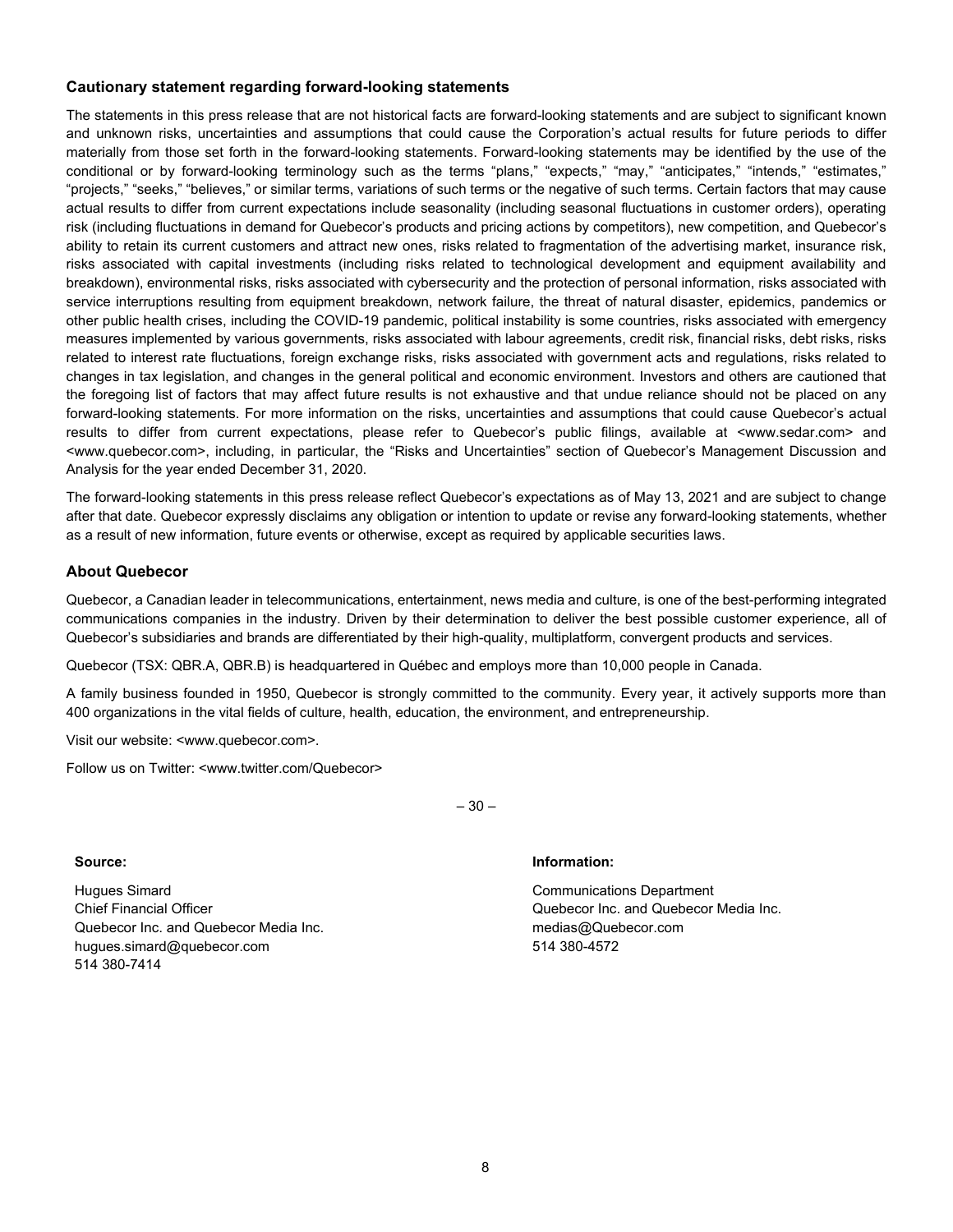## **DEFINITIONS**

#### **Adjusted EBITDA**

In its analysis of operating results, the Corporation defines adjusted EBITDA, as reconciled to net income under IFRS, as net income before depreciation and amortization, financial expenses, (loss) gain on valuation and translation of financial instruments, restructuring of operations and other items, income taxes and income from discontinued operations. Adjusted EBITDA as defined above is not a measure of results that is consistent with IFRS. It is not intended to be regarded as an alternative to IFRS financial performance measures or to the statement of cash flows as a measure of liquidity. It should not be considered in isolation or as a substitute for measures of performance prepared in accordance with IFRS. The Corporation uses adjusted EBITDA in order to assess the performance of its investment in Quebecor Media. The Corporation's management and Board of Directors use this measure in evaluating its consolidated results as well as the results of the Corporation's operating segments. This measure eliminates the significant level of impairment and depreciation/amortization of tangible and intangible assets and is unaffected by the capital structure or investment activities of the Corporation and its business segments. Adjusted EBITDA is also relevant because it is a significant component of the Corporation's annual incentive compensation programs. A limitation of this measure, however, is that it does not reflect the periodic costs of tangible and intangible assets used in generating revenues in the Corporation's segments. The Corporation also uses other measures that do reflect such costs, such as cash flows from operations and free cash flows from continuing operating activities. The Corporation's definition of adjusted EBITDA may not be the same as similarly titled measures reported by other companies.

Table 2 provides a reconciliation of adjusted EBITDA to net income as disclosed in Quebecor's condensed consolidated financial statements.

#### **Table 2**

**Reconciliation of the adjusted EBITDA measure used in this press release to the net income measure used in the condensed consolidated financial statements**

(in millions of Canadian dollars)

|                                                                   | Three months ended |             |  |  |
|-------------------------------------------------------------------|--------------------|-------------|--|--|
|                                                                   |                    | March 31    |  |  |
|                                                                   | 2021               | 2020        |  |  |
|                                                                   |                    |             |  |  |
| Adjusted EBITDA (negative adjusted EBITDA):<br>Telecommunications | \$                 | \$<br>435.5 |  |  |
| Media                                                             | 450.9<br>1.3       |             |  |  |
|                                                                   |                    | 4.1         |  |  |
| Sports and Entertainment                                          | 2.1                | (3.8)       |  |  |
| <b>Head Office</b>                                                | (1.6)              | 0.9         |  |  |
|                                                                   | 452.7              | 436.7       |  |  |
| Depreciation and amortization                                     | (195.3)            | (198.1)     |  |  |
| Financial expenses                                                | (83.1)             | (87.4)      |  |  |
| (Loss) gain on valuation and translation of financial             |                    |             |  |  |
| instruments                                                       | (5.8)              | 23.3        |  |  |
| Restructuring of operations and other items                       | (4.5)              | (3.9)       |  |  |
| Income taxes                                                      | (44.0)             | (40.5)      |  |  |
| Income from discontinued operations                               |                    | 1.3         |  |  |
| <b>Net income</b>                                                 | \$<br>120.0        | \$<br>131.4 |  |  |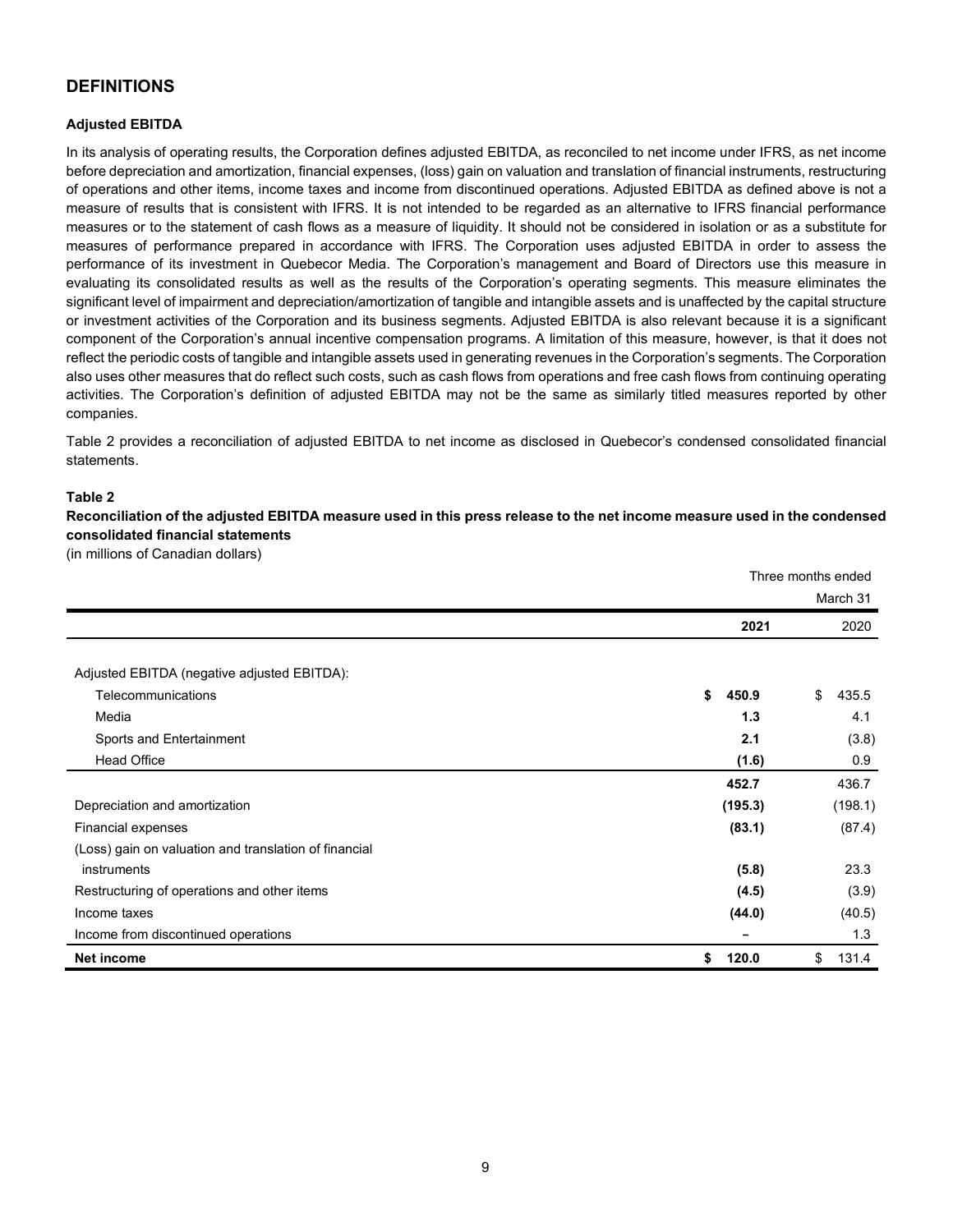#### **Adjusted income from continuing operating activities**

The Corporation defines adjusted income from continuing operating activities, as reconciled to net income attributable to shareholders under IFRS, as net income attributable to shareholders before gain (loss) on valuation and translation of financial instruments, restructuring of operations and other items, net of income tax related to adjustments and net income attributable to non-controlling interest related to adjustments, and before the income from discontinued operations attributable to shareholders. Adjusted income from continuing operating activities, as defined above, is not a measure of results that is consistent with IFRS. It should not be considered in isolation or as a substitute for measures of performance prepared in accordance with IFRS. The Corporation uses adjusted income from continuing operating activities to analyze trends in the performance of its businesses. The above-listed items are excluded from the calculation of this measure because they impair the comparability of financial results. Adjusted income from continuing operating activities is more representative for forecasting income. The Corporation's definition of adjusted income from continuing operating activities may not be identical to similarly titled measures reported by other companies.

Table 3 provides a reconciliation of adjusted income from continuing operating activities to the net income attributable to shareholders' measure used in Quebecor's condensed consolidated financial statements.

#### **Table 3**

**Reconciliation of the adjusted income from continuing operating activities measure used in this press release to the net income attributable to shareholders' measure used in the condensed consolidated financial statements**  (in millions of Canadian dollars)

|                                                                                                               | Three months ended<br>March 31 |    |       |  |  |  |
|---------------------------------------------------------------------------------------------------------------|--------------------------------|----|-------|--|--|--|
|                                                                                                               | 2021                           |    | 2020  |  |  |  |
| Adjusted income from continuing operating activities<br>(Loss) gain on valuation and translation of financial | \$<br>129.9                    | \$ | 111.5 |  |  |  |
| instruments                                                                                                   | (5.8)                          |    | 23.3  |  |  |  |
| Restructuring of operations and other items                                                                   | (4.5)                          |    | (3.9) |  |  |  |
| Income taxes related to adjustments <sup>1</sup>                                                              | 1.7                            |    | (0.6) |  |  |  |
| Discontinued operations                                                                                       |                                |    | 1.3   |  |  |  |
| Net income attributable to shareholders                                                                       | \$<br>121.3                    | \$ | 131.6 |  |  |  |

<sup>1</sup> Includes impact of fluctuations in income tax applicable to adjusted items, either for statutory reasons or in connection with tax transactions.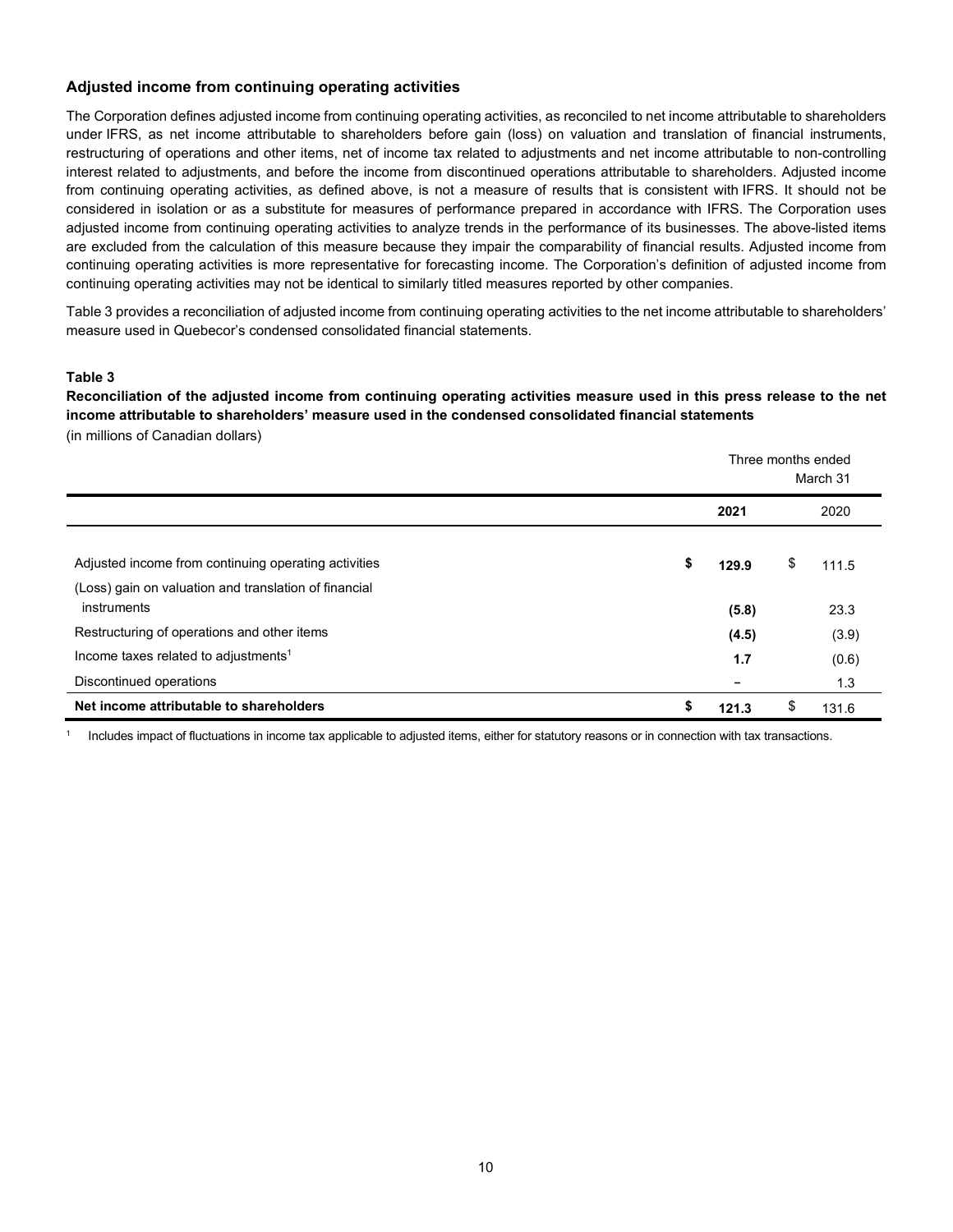#### **Cash flows from operations and free cash flows from continuing operating activities**

#### *Cash flows from operations*

Cash flows from operations represents adjusted EBITDA, less additions to property, plant and equipment and to intangible assets (excluding licence acquisitions and renewals). Cash flows from operations represents funds available for interest and income tax payments, expenditures related to restructuring programs, business acquisitions, licence acquisitions and renewals, payment of dividends, repayment of long-term debt and lease liabilities, and share repurchases. Cash flows from operations is not a measure of liquidity that is consistent with IFRS. It is not intended to be regarded as an alternative to IFRS financial performance measures or to the statement of cash flows as a measure of liquidity. Cash flows from operations is used by the Corporation's management and Board of Directors to evaluate cash flows generated by the operations of all of its segments. The Corporation's definition of cash flows from operations may not be identical to similarly titled measures reported by other companies.

#### *Free cash flows from continuing operating activities*

Free cash flows from continuing operating activities represents cash flows provided by continuing operating activities calculated in accordance with IFRS, less cash flows used for additions to property, plant and equipment and to intangible assets (excluding expenditures related to licence acquisitions and renewals), plus proceeds from disposal of assets. Free cash flows from continuing operating activities is used by the Corporation's management and Board of Directors to evaluate cash flows generated by the Corporation's operations. Free cash flows from continuing operating activities represents available funds for business acquisitions, licence acquisitions and renewals, payment of dividends, repayment of long-term debt and lease liabilities, and share repurchases. Free cash flows from continuing operating activities is not a measure of liquidity that is consistent with IFRS. It is not intended to be regarded as an alternative to IFRS financial performance measures or to the statement of cash flows as a measure of liquidity. The Corporation's definition of free cash flows from continuing operating activities may not be identical to similarly titled measures reported by other companies.

Tables 4 and 5 provide a reconciliation of cash flows from operations and free cash flows from continuing operating activities to cash flows provided by continuing operating activities reported in the condensed consolidated financial statements.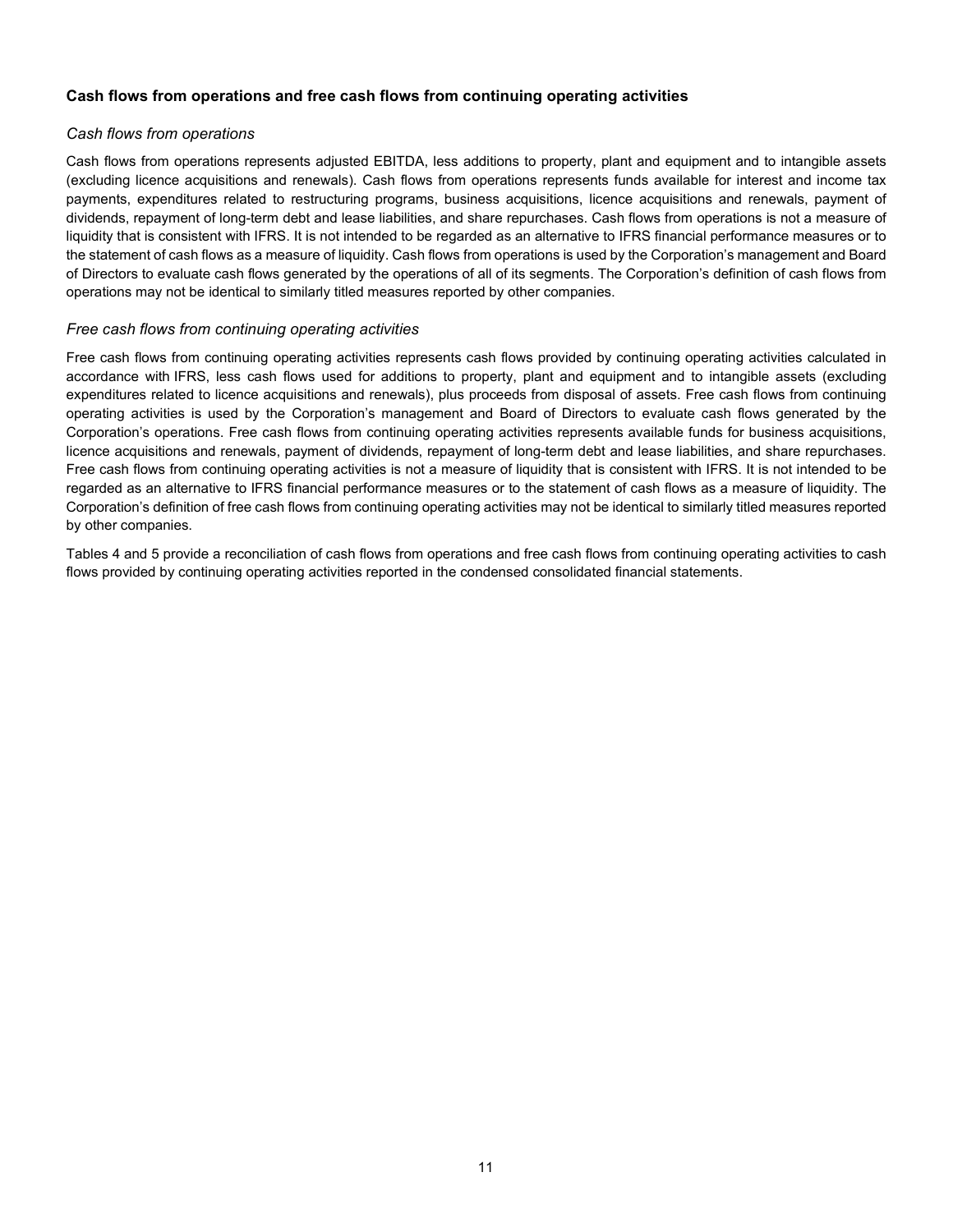## **Table 4**

#### **Cash flows from operations**

(in millions of Canadian dollars)

|                                                                                                       |               | Three months ended<br>March 31 |
|-------------------------------------------------------------------------------------------------------|---------------|--------------------------------|
|                                                                                                       | 2021          | 2020                           |
|                                                                                                       |               |                                |
| Adjusted EBITDA (negative adjusted EBITDA)                                                            |               |                                |
| Telecommunications                                                                                    | \$<br>450.9   | \$<br>435.5                    |
| Media                                                                                                 | 1.3           | 4.1                            |
| Sports and Entertainment                                                                              | 2.1           | (3.8)                          |
| <b>Head Office</b>                                                                                    | (1.6)         | 0.9                            |
|                                                                                                       | 452.7         | 436.7                          |
| <b>Minus</b>                                                                                          |               |                                |
| Additions to property, plant and equipment:1                                                          |               |                                |
| Telecommunications                                                                                    | (99.4)        | (88.9)                         |
| Media                                                                                                 | (1.2)         | (1.9)                          |
| Sports and Entertainment                                                                              | (0.1)         | (0.1)                          |
| <b>Head Office</b>                                                                                    | (0.2)         | (0.1)                          |
|                                                                                                       | (100.9)       | (91.0)                         |
| Additions to intangible assets: <sup>2</sup>                                                          |               |                                |
| Telecommunications                                                                                    | (38.6)        | (44.1)                         |
| Media                                                                                                 | (4.5)         | (5.8)                          |
| Sports and Entertainment                                                                              | (0.9)         | (0.8)                          |
| <b>Head Office</b>                                                                                    | (0.2)         |                                |
|                                                                                                       | (44.2)        | (50.7)                         |
| <b>Cash flows from operations</b>                                                                     |               |                                |
| Telecommunications                                                                                    | 312.9         | 302.5                          |
| Media                                                                                                 | (4.4)         | (3.6)                          |
| Sports and Entertainment                                                                              | 1.1           | (4.7)                          |
| <b>Head Office</b>                                                                                    | (2.0)         | 0.8                            |
|                                                                                                       | \$<br>307.6   | \$<br>295.0                    |
|                                                                                                       |               |                                |
| <sup>1</sup> Reconciliation to cash flows used for additions to                                       |               | Three months ended March 31    |
| property, plant and equipment as per condensed                                                        |               |                                |
| consolidated financial statements:                                                                    | 2021          | 2020                           |
| Additions to property, plant and equipment                                                            | \$<br>(100.9) | \$<br>(91.0)                   |
| Net variance in current non-cash items related to additions to                                        |               |                                |
| property, plant and equipment (excluding government<br>credits receivable for major capital projects) | (10.9)        | 11.0                           |
| Cash flows used for additions to property, plant and equipment                                        | \$<br>(111.8) | \$<br>(0.08)                   |
|                                                                                                       |               |                                |
| <sup>2</sup> Reconciliation to cash flows used for additions to                                       |               | Three months ended March 31    |
| intangible assets as per condensed consolidated                                                       |               |                                |
| financial statements:                                                                                 | 2021          | 2020                           |
| Additions to intangible assets                                                                        | \$<br>(44.2)  | \$<br>(50.7)                   |
| Net variance in current non-cash items related to additions to                                        |               |                                |
| intangible assets (excluding government credits receivable for                                        |               |                                |
| major capital projects)                                                                               | (14.6)        | (52.1)                         |
| Cash flows used for additions to intangible assets                                                    | \$<br>(58.8)  | \$<br>(102.8)                  |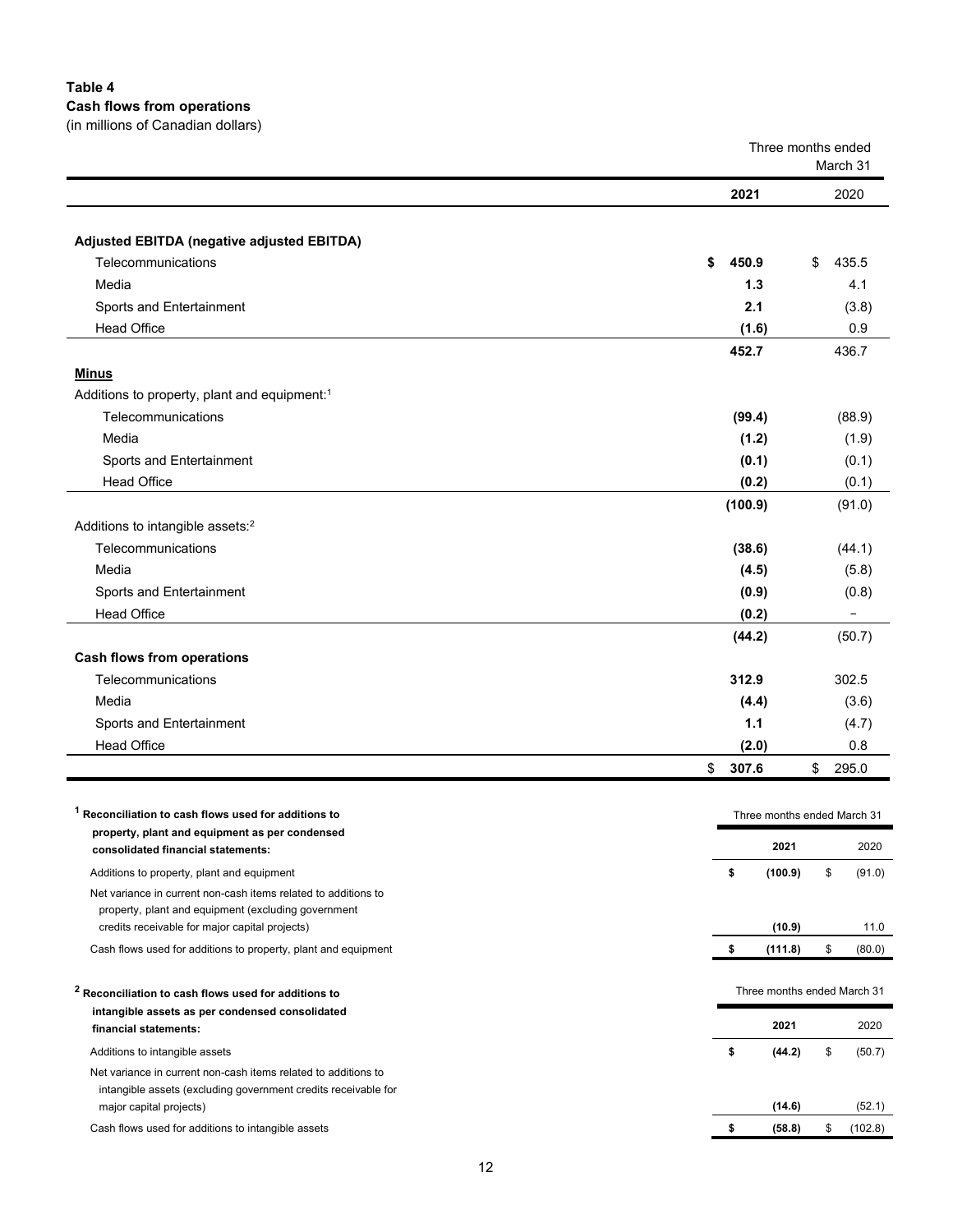#### **Table 5**

**Free cash flows from continuing operating activities and cash flows provided by continuing operating activities reported in the condensed consolidated financial statements.**

(in millions of Canadian dollars)

|                                                     | Three months ended<br>March 31 |    |        |  |
|-----------------------------------------------------|--------------------------------|----|--------|--|
|                                                     | 2021                           |    | 2020   |  |
| Cash flows from operations from Table 4             | \$<br>307.6                    | \$ | 295.0  |  |
| Plus (minus)                                        |                                |    |        |  |
| Cash portion of financial expenses                  | (80.9)                         |    | (85.4) |  |
| Cash portion related to restructuring of operations |                                |    |        |  |
| and other items                                     | (3.7)                          |    | (3.9)  |  |
| Current income taxes                                | (63.4)                         |    | (61.0) |  |
| Other                                               | 0.2                            |    | 4.1    |  |
| Net change in non-cash balances related to          |                                |    |        |  |
| operating activities                                | (43.2)                         |    | 32.6   |  |
| Net change in current non-cash items related to     |                                |    |        |  |
| additions to property, plant and equipment          |                                |    |        |  |
| (excluding government credits receivable for        |                                |    |        |  |
| major capital projects)                             | (10.9)                         |    | 11.0   |  |
| Net change in current non-cash items related to     |                                |    |        |  |
| additions to intangible assets (excluding           |                                |    |        |  |
| government credits receivable for major capital     |                                |    |        |  |
| projects)                                           | (14.6)                         |    | (52.1) |  |
| Free cash flows from continuing operating           |                                |    |        |  |
| activities                                          | 91.1                           |    | 140.3  |  |
| Plus (minus)                                        |                                |    |        |  |
| Cash flows used for additions to property, plant    |                                |    |        |  |
| and equipment                                       | 111.8                          |    | 80.0   |  |
| Cash flows used for additions to intangible assets  | 58.8                           |    | 102.8  |  |
| Proceeds from disposal of assets                    | (0.1)                          |    | (1.5)  |  |
| Cash flows provided by continuing operating         |                                |    |        |  |
| activities                                          | \$<br>261.6                    | \$ | 321.6  |  |

#### **Consolidated net debt leverage ratio**

The consolidated net debt leverage ratio represents consolidated net debt, excluding convertible debentures, divided by the trailing 12-month adjusted EBITDA. Consolidated net debt, excluding convertible debentures, represents total long-term debt plus bank indebtedness, lease liabilities, the current portion of lease liabilities and liabilities related to derivative financial instruments, less assets related to derivative financial instruments and cash and cash equivalents. The consolidated net debt leverage ratio serves to evaluate the Corporation's financial leverage and is used by management and the Board of Directors in decisions on the Corporation's capital structure, including its financing strategy, and in managing debt maturity risks. The consolidated net debt leverage ratio excludes convertible debentures because, subject to certain conditions, those debentures can be repurchased at the Corporation's discretion by issuing Quebecor Class B Shares. Consolidated net debt leverage ratio is not a measure established in accordance with IFRS. It is not intended to be used as an alternative to IFRS measures or the balance sheet to evaluate its financial position. The Corporation's definition of consolidated net debt leverage ratio may not be identical to similarly titled measures reported by other companies.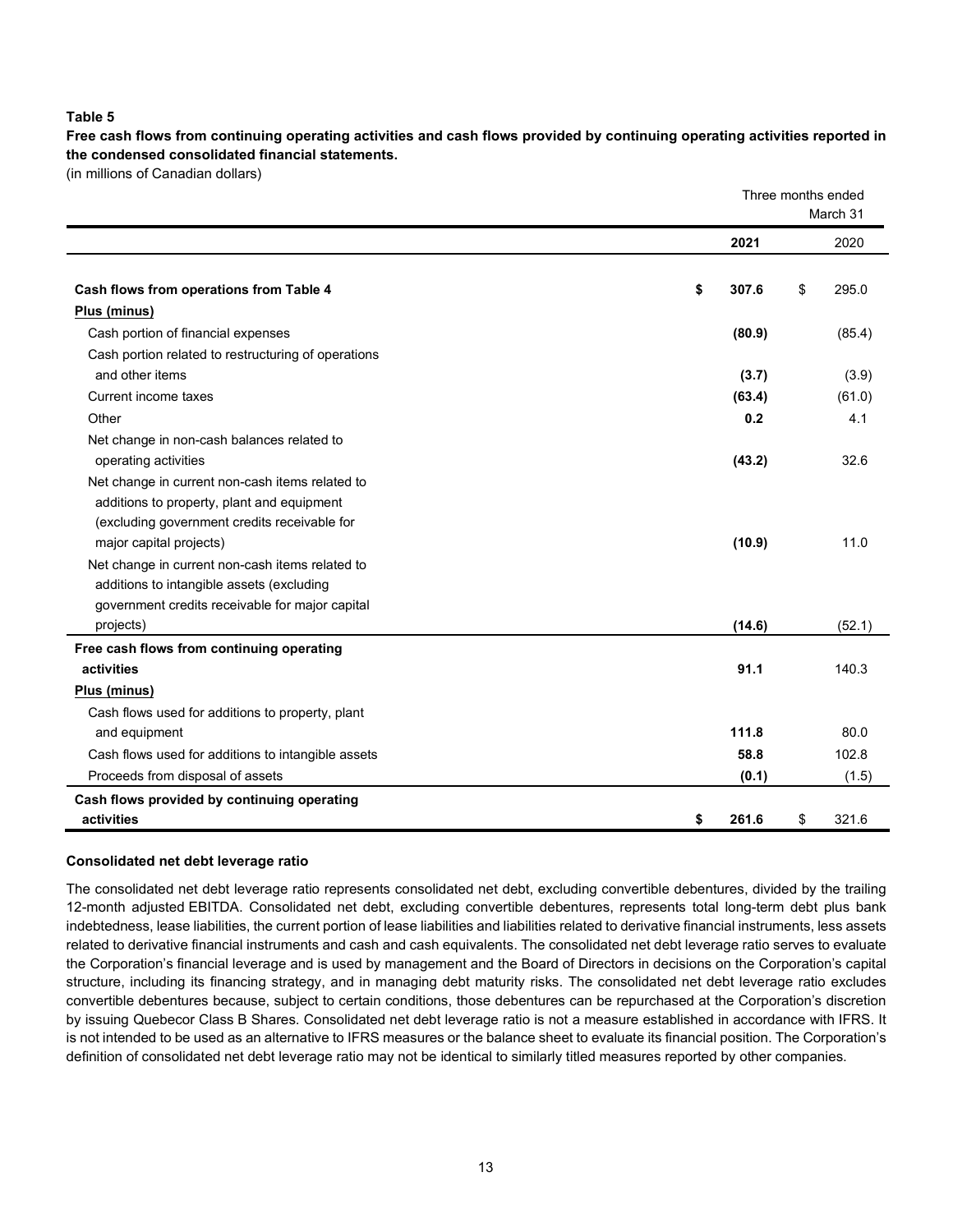Table 6 provides the calculation of consolidated net debt leverage ratio and the reconciliation to balance sheet items reported in Quebecor's condensed consolidated financial statements.

#### **Table 6**

#### **Consolidated net debt leverage ratio**

(in millions of Canadian dollars)

|                                                         | March. 31,<br>2021 | Dec. 31.<br>2020 |
|---------------------------------------------------------|--------------------|------------------|
| Total long-term debt <sup>1</sup>                       | \$<br>6,376.1      | 5,786.4<br>\$    |
| Plus (minus)                                            |                    |                  |
| Lease liabilities                                       | 144.3              | 139.0            |
| Current portion of lease liabilities                    | 35.1               | 34.3             |
| <b>Bank indebtedness</b>                                | 3.3                | 1.7              |
| Assets related to derivative financial instruments      | (569.4)            | (625.5)          |
| Liabilities related to derivative financial instruments | 35.1               | 28.4             |
| Cash and cash equivalents                               | (759.3)            | (136.7)          |
| Consolidated net debt excluding convertible debentures  | 5,265.2            | 5,227.6          |
| Divided by:                                             |                    |                  |
| Trailing 12-month adjusted EBITDA                       | \$<br>1,968.6      | 1,952.6<br>\$    |
| Consolidated net debt leverage ratio                    | 2.67x              | 2.68x            |

<sup>1</sup> Excluding changes in the fair value of long-term debt related to hedged interest rate risk and financing fees.

### **KEY PERFORMANCE INDICATORS**

#### **Revenue-generating unit**

The Corporation uses RGU, an industry metric, as a key performance indicator. An RGU represents, as the case may be, subscriptions to the Internet access, television and Club illico over-the-top video services, and subscriber connections to the mobile and wireline telephony services. RGU is not a measurement that is consistent with IFRS and the Corporation's definition and calculation of RGU may not be the same as identically titled measurements reported by other companies or published by public authorities.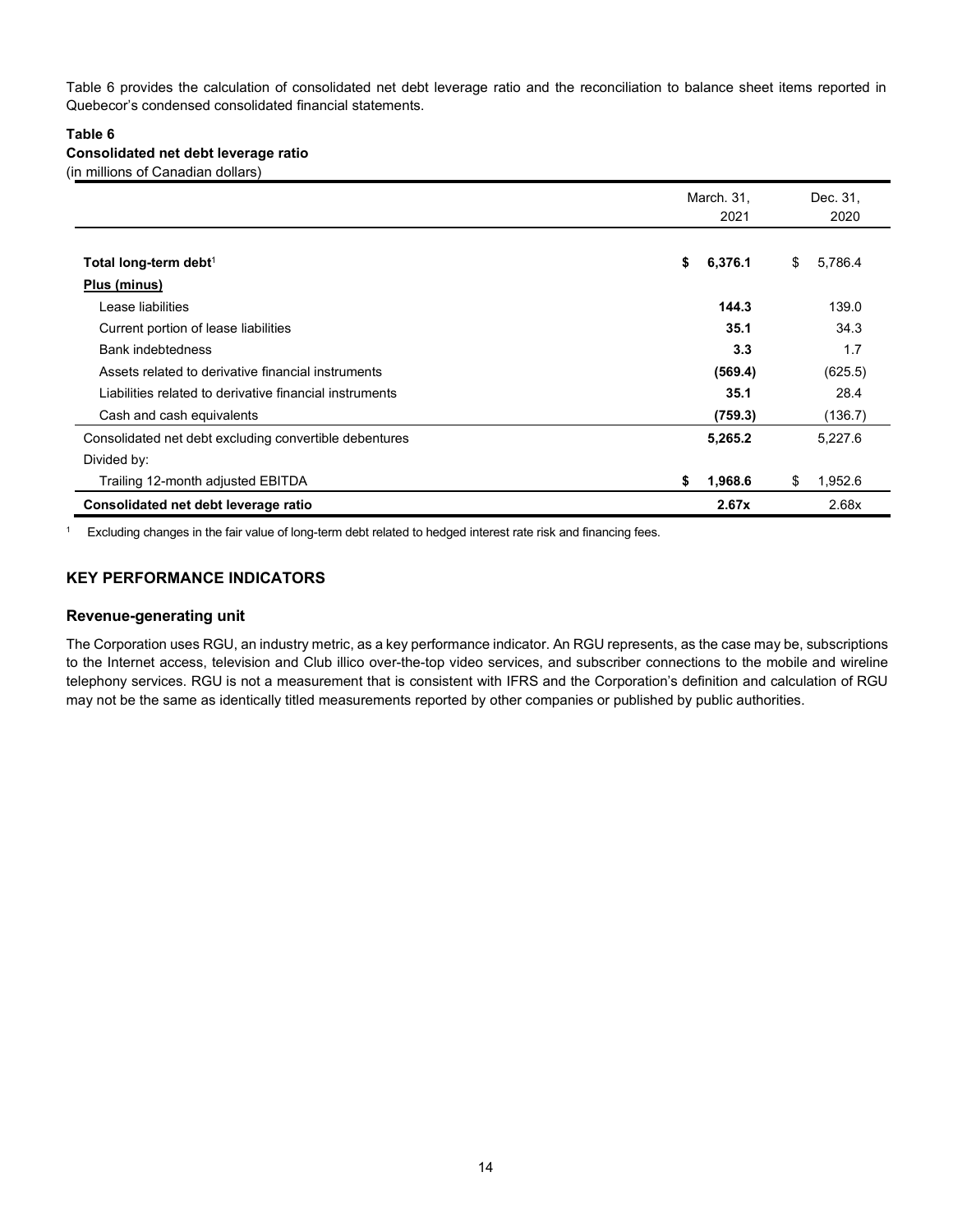## **QUEBECOR INC. CONSOLIDATED STATEMENTS OF INCOME**

(in millions of Canadian dollars, except for earnings per share data) (unaudited)

| (unaudited)                                                                                    |               | March 31       |
|------------------------------------------------------------------------------------------------|---------------|----------------|
|                                                                                                | 2021          | 2020           |
|                                                                                                |               |                |
| <b>Revenues</b>                                                                                | \$<br>1,091.1 | \$<br>1,055.5  |
|                                                                                                |               |                |
| Employee costs                                                                                 | 176.4         | 178.0          |
| Purchase of goods and services                                                                 | 462.0         | 440.8          |
| Depreciation and amortization                                                                  | 195.3         | 198.1          |
| <b>Financial expenses</b><br>Loss (gain) on valuation and translation of financial instruments | 83.1<br>5.8   | 87.4<br>(23.3) |
| Restructuring of operations and other items                                                    | 4.5           | 3.9            |
| Income before income taxes                                                                     | 164.0         | 170.6          |
| Income taxes (recovery):                                                                       |               |                |
| Current                                                                                        | 63.4          | 61.0           |
| Deferred                                                                                       | (19.4)        | (20.5)         |
|                                                                                                | 44.0          | 40.5           |
| Income from continuing operations                                                              | 120.0         | 130.1          |
| Income from discontinued operations                                                            |               | 1.3            |
|                                                                                                |               |                |
| Net income                                                                                     | \$<br>120.0   | \$<br>131.4    |
| Income (loss) from continuing operations attributable to                                       |               |                |
| Shareholders                                                                                   | \$<br>121.3   | \$<br>130.3    |
| Non-controlling interests                                                                      | (1.3)         | (0.2)          |
| Net income (loss) attributable to                                                              |               |                |
| Shareholders                                                                                   | \$<br>121.3   | \$<br>131.6    |
| Non-controlling interests                                                                      | (1.3)         | (0.2)          |
| Earnings per share attributable to shareholders                                                |               |                |
| Basic:                                                                                         |               |                |
| From continuing operations                                                                     | \$<br>0.49    | \$<br>0.51     |
| From discontinued operations                                                                   |               | 0.01           |
| Net income                                                                                     | 0.49          | 0.52           |
| Diluted:                                                                                       |               |                |
| From continuing operations                                                                     | 0.49          | 0.41           |
| From discontinued operations                                                                   |               | 0.01           |
| Net income                                                                                     | 0.49          | 0.42           |
| Weighted average number of shares outstanding (in millions)                                    | 246.7         | 254.0          |
| Weighted average number of diluted shares (in millions)                                        | 246.9         | 259.9          |

Three months ended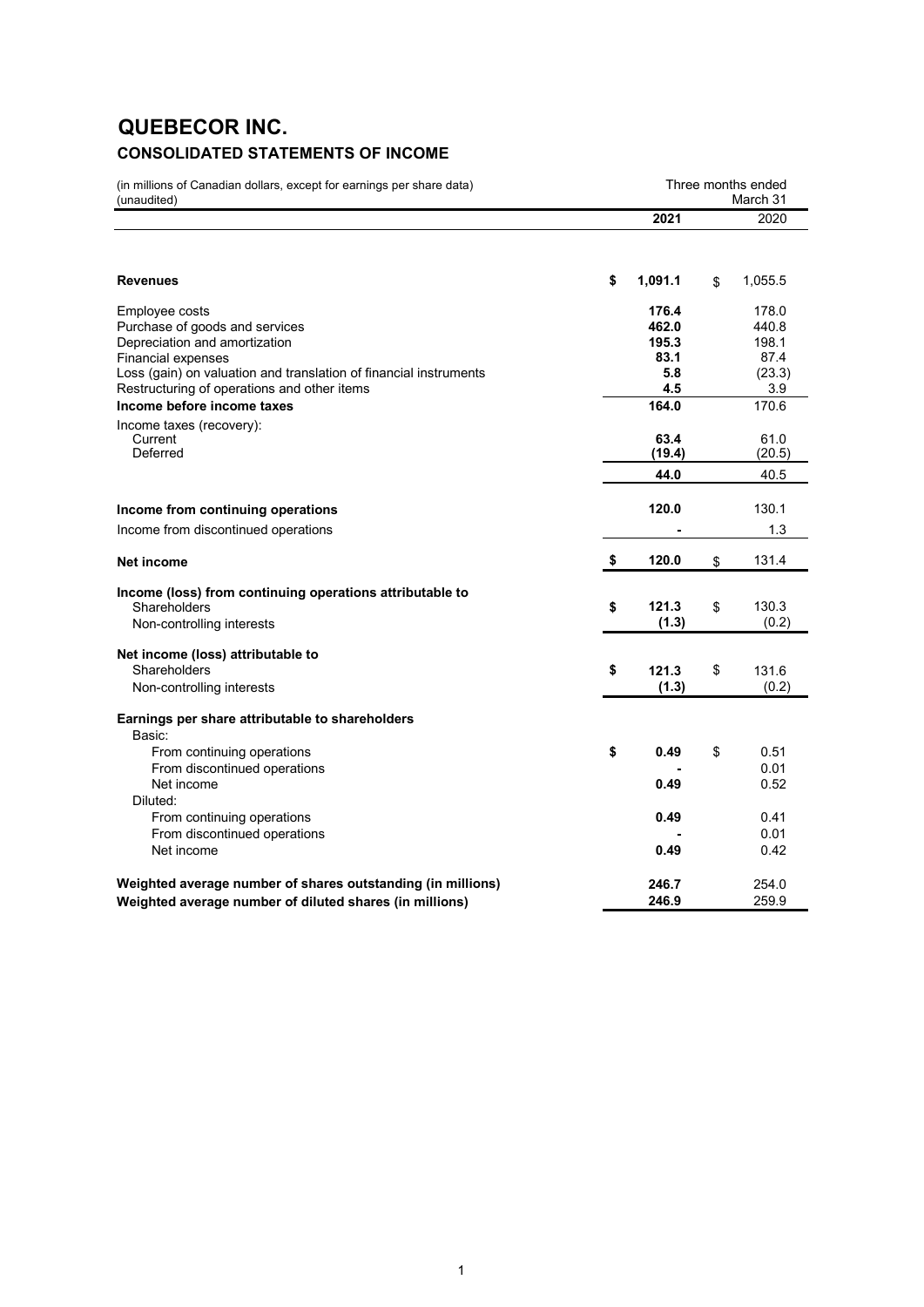## **QUEBECOR INC. CONSOLIDATED STATEMENTS OF COMPREHENSIVE INCOME**

| (in millions of Canadian dollars)<br>(unaudited)                                                                                                        |    | Three months ended<br>March 31 |    |                |  |  |  |  |
|---------------------------------------------------------------------------------------------------------------------------------------------------------|----|--------------------------------|----|----------------|--|--|--|--|
|                                                                                                                                                         |    | 2021                           |    | 2020           |  |  |  |  |
| Income from continuing operations                                                                                                                       | \$ | 120.0                          | \$ | 130.1          |  |  |  |  |
| Other comprehensive income from continuing operations:                                                                                                  |    |                                |    |                |  |  |  |  |
| Items that may be reclassified to income:<br>Cash flow hedges:<br>(Loss) gain on valuation of derivative financial instruments<br>Deferred income taxes |    | (2.6)<br>1.9                   |    | 62.9<br>(15.0) |  |  |  |  |
| Items that will not be reclassified to income:<br>Defined benefit plans:<br>Re-measurement gain<br>Deferred income taxes                                |    | 177.0<br>(46.9)                |    |                |  |  |  |  |
|                                                                                                                                                         |    | 129.4                          |    | 47.9           |  |  |  |  |
| Comprehensive income from continuing operations                                                                                                         |    | 249.4                          |    | 178.0          |  |  |  |  |
| Income from discontinued operations                                                                                                                     |    |                                |    | 1.3            |  |  |  |  |
| <b>Comprehensive income</b>                                                                                                                             | S  | 249.4                          | \$ | 179.3          |  |  |  |  |
| Comprehensive income (loss) from continuing operations attributable to<br>Shareholders<br>Non-controlling interests                                     | \$ | 243.9<br>5.5                   | \$ | 178.2<br>(0.2) |  |  |  |  |
| Comprehensive income (loss) attributable to<br>Shareholders<br>Non-controlling interests                                                                | \$ | 243.9<br>5.5                   | \$ | 179.5<br>(0.2) |  |  |  |  |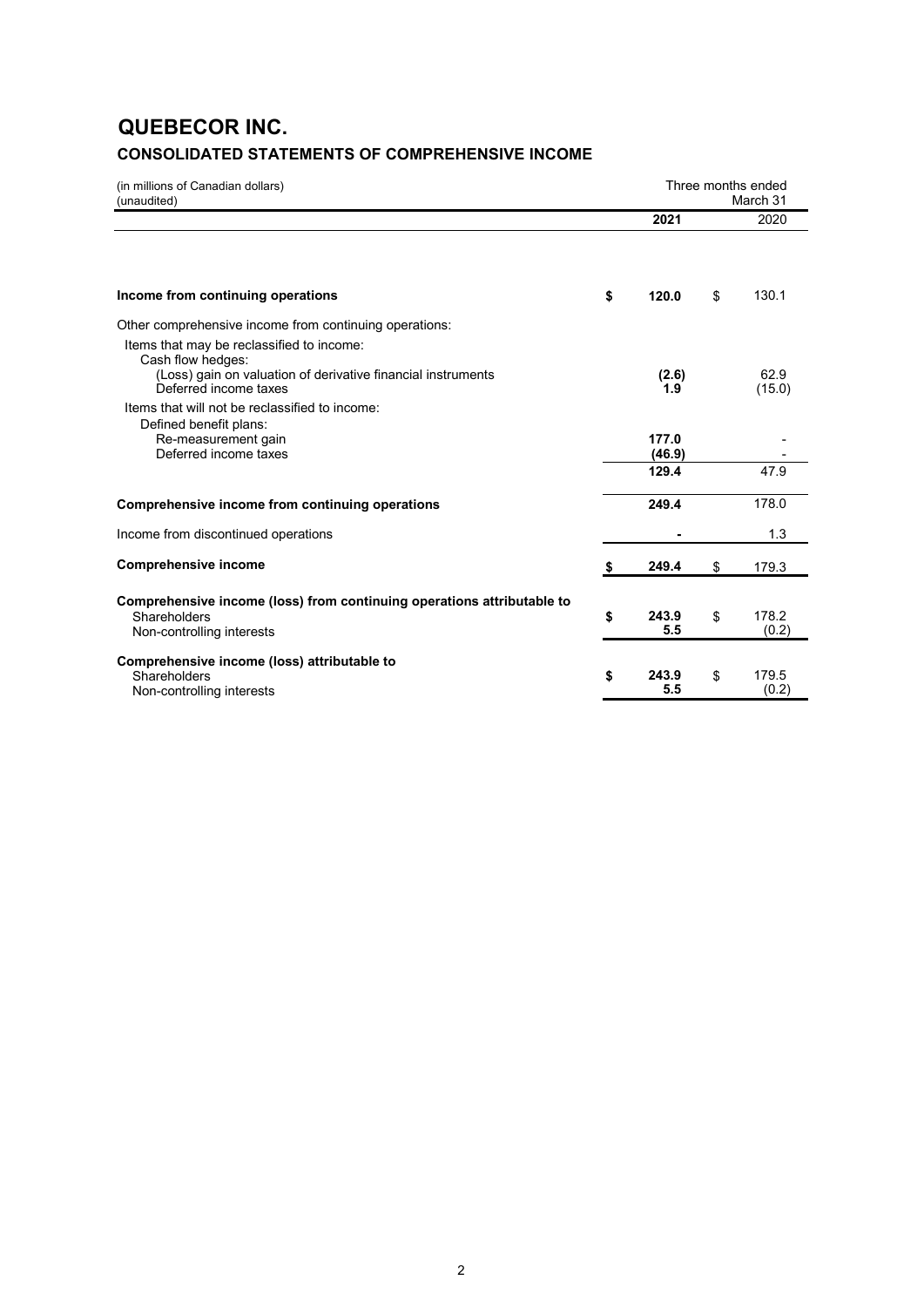### **QUEBECOR INC. SEGMENTED INFORMATION**

(in millions of Canadian dollars) (unaudited)

|                                                                                                                                                                  |                         |               |                                            | Three months ended March 31, 2021        |                             |
|------------------------------------------------------------------------------------------------------------------------------------------------------------------|-------------------------|---------------|--------------------------------------------|------------------------------------------|-----------------------------|
|                                                                                                                                                                  | Telecommuni-<br>cations | Media         | <b>Sports</b><br>and<br>Enter-<br>tainment | Head<br>office<br>and Inter-<br>segments | Total                       |
| Revenues                                                                                                                                                         | \$<br>914.0             | \$<br>174.8   | \$<br>31.2                                 | \$<br>(28.9)                             | \$<br>1,091.1               |
| Employee costs<br>Purchase of goods and services                                                                                                                 | 104.5<br>358.6          | 55.1<br>118.4 | 7.5<br>21.6                                | 9.3<br>(36.6)                            | 176.4<br>462.0              |
| Adjusted EBITDA <sup>1</sup>                                                                                                                                     | 450.9                   | 1.3           | 2.1                                        | (1.6)                                    | 452.7                       |
| Depreciation and amortization<br>Financial expenses<br>Loss on valuation and translation of financial instruments<br>Restructuring of operations and other items |                         |               |                                            |                                          | 195.3<br>83.1<br>5.8<br>4.5 |
| Income before income taxes                                                                                                                                       |                         |               |                                            |                                          | \$<br>164.0                 |
| Cash flows used for                                                                                                                                              |                         |               |                                            |                                          |                             |
| Additions to property, plant and equipment                                                                                                                       | \$<br>107.6             | \$<br>3.8     | \$<br>0.1                                  | \$<br>0.3                                | \$<br>111.8                 |
| Additions to intangible assets                                                                                                                                   | 51.3                    | 6.1           | 0.9                                        | 0.5                                      | 58.8                        |

#### Three months ended March 31, 2020

|                                                                                                                                                                         | Telecommuni-<br>cations | Media         | Sports<br>and<br>Enter-<br>tainment | Head<br>office<br>and Inter-<br>segments | Total                          |
|-------------------------------------------------------------------------------------------------------------------------------------------------------------------------|-------------------------|---------------|-------------------------------------|------------------------------------------|--------------------------------|
| Revenues                                                                                                                                                                | \$<br>874.7             | \$<br>174.8   | \$<br>34.8                          | \$<br>(28.8)                             | \$<br>1,055.5                  |
| Employee costs<br>Purchase of goods and services                                                                                                                        | 102.9<br>336.3          | 59.7<br>111.0 | 10.0<br>28.6                        | 5.4<br>(35.1)                            | 178.0<br>440.8                 |
| Adjusted EBITDA <sup>1</sup>                                                                                                                                            | 435.5                   | 4.1           | (3.8)                               | 0.9                                      | 436.7                          |
| Depreciation and amortization<br><b>Financial expenses</b><br>Gain on valuation and translation of financial instruments<br>Restructuring of operations and other items |                         |               |                                     |                                          | 198.1<br>87.4<br>(23.3)<br>3.9 |
| Income before income taxes                                                                                                                                              |                         |               |                                     |                                          | \$<br>170.6                    |
| Cash flows used for                                                                                                                                                     |                         |               |                                     |                                          |                                |
| Additions to property, plant and equipment                                                                                                                              | \$<br>73.6              | \$<br>6.2     | \$<br>0.1                           | \$<br>0.1                                | \$<br>80.0                     |
| Additions to intangible assets                                                                                                                                          | 95.1                    | 6.9           | 0.8                                 |                                          | 102.8                          |

 $^{\rm 1}$  The Chief Executive Officer uses adjusted EBITDA as the measure of profit to assess the performance of each segment. Adjusted EBITDA is referred as a non-IFRS measure and is defined as net income before depreciation and amortization, financial expenses, loss (gain) on valuation and translation of financial instruments, restructuring of operations and other items, income taxes and income from discontinued operations.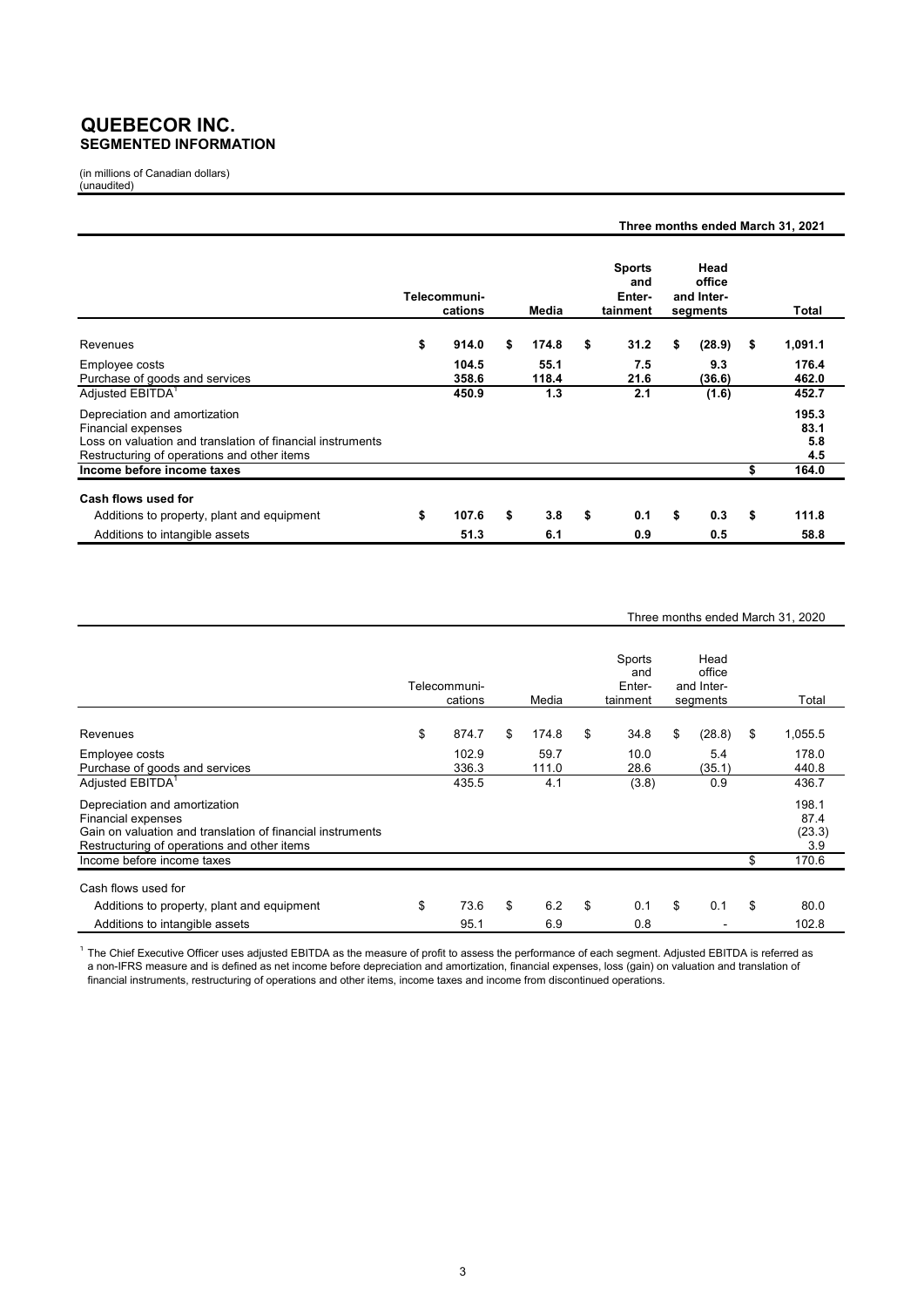#### **QUEBECOR INC. CONSOLIDATED STATEMENTS OF EQUITY**

(in millions of Canadian dollars) (unaudited)

|                                 |                  |         | Equity attributable to shareholders | Equity                                   |                                                        |                                                     |                        |
|---------------------------------|------------------|---------|-------------------------------------|------------------------------------------|--------------------------------------------------------|-----------------------------------------------------|------------------------|
|                                 | Capital<br>stock |         | Contributed<br>surplus              | <b>Retained</b><br>earnings<br>(deficit) | <b>Accumulated</b><br>other com-<br>prehensive<br>loss | attributable<br>to non-<br>controlling<br>interests | <b>Total</b><br>equity |
|                                 |                  |         |                                     |                                          |                                                        |                                                     |                        |
| Balance as of December 31, 2019 | \$               | 1,055.9 | \$<br>17.4                          | \$<br>(31.7)                             | \$<br>(64.1)                                           | \$<br>94.6                                          | \$<br>1,072.1          |
| Net income (loss)               |                  |         |                                     | 131.6                                    |                                                        | (0.2)                                               | 131.4                  |
| Other comprehensive income      |                  |         |                                     |                                          | 47.9                                                   |                                                     | 47.9                   |
| <b>Dividends</b>                |                  |         |                                     | (50.9)                                   |                                                        | (0.2)                                               | (51.1)                 |
| Repurchase of Class B Shares    |                  | (6.3)   |                                     | (27.8)                                   |                                                        |                                                     | (34.1)                 |
| Balance as of March 31, 2020    |                  | 1,049.6 | 17.4                                | 21.2                                     | (16.2)                                                 | 94.2                                                | 1,166.2                |
| Net income                      |                  |         |                                     | 475.6                                    |                                                        | 10.4                                                | 486.0                  |
| Other comprehensive loss        |                  |         |                                     |                                          | (117.7)                                                | (3.1)                                               | (120.8)                |
| <b>Dividends</b>                |                  |         |                                     | (150.2)                                  |                                                        |                                                     | (150.2)                |
| Repurchase of Class B Shares    |                  | (31.8)  |                                     | (135.3)                                  |                                                        | $\overline{\phantom{a}}$                            | (167.1)                |
| Balance as of December 31, 2020 |                  | 1,017.8 | 17.4                                | 211.3                                    | (133.9)                                                | 101.5                                               | 1,214.1                |
| Net income (loss)               |                  |         |                                     | 121.3                                    |                                                        | (1.3)                                               | 120.0                  |
| Other comprehensive income      |                  |         |                                     |                                          | 122.6                                                  | 6.8                                                 | 129.4                  |
| <b>Dividends</b>                |                  |         |                                     | (68.3)                                   |                                                        | (0.1)                                               | (68.4)                 |
| Repurchase of Class B Shares    |                  | (15.6)  |                                     | (68.8)                                   |                                                        |                                                     | (84.4)                 |
| Balance as of March 31, 2021    | \$               | 1,002.2 | \$<br>17.4                          | \$<br>195.5                              | \$<br>(11.3)                                           | \$<br>106.9                                         | \$<br>1,310.7          |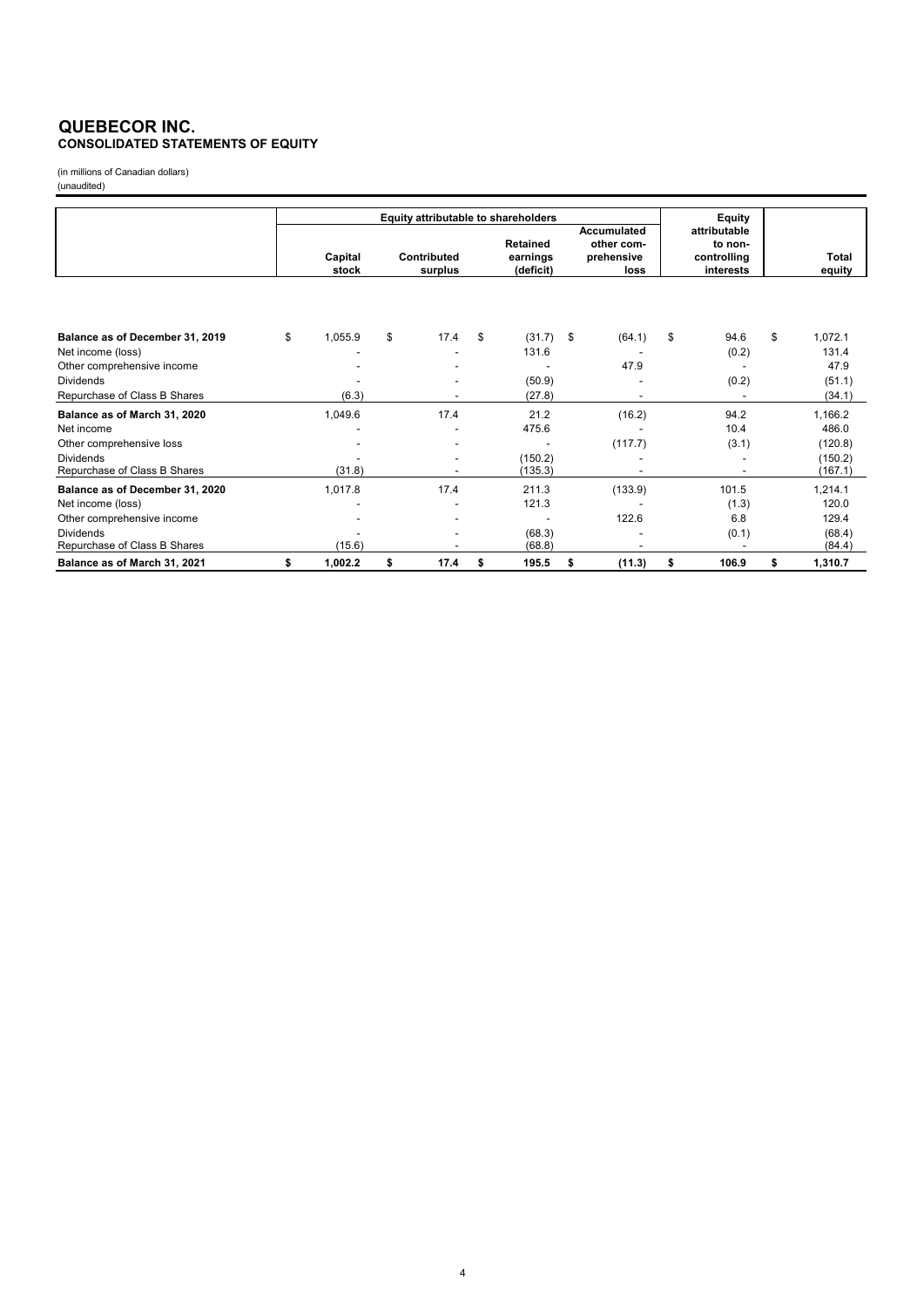# **QUEBECOR INC.**

## **CONSOLIDATED STATEMENTS OF CASH FLOWS**

| (in millions of Canadian dollars)<br>(unaudited)                  |                                      | Three months ended<br>March 31 |    |         |
|-------------------------------------------------------------------|--------------------------------------|--------------------------------|----|---------|
|                                                                   |                                      | 2021                           |    | 2020    |
|                                                                   |                                      |                                |    |         |
| Cash flows related to operating activities                        |                                      |                                |    |         |
| Income from continuing operations                                 | \$                                   | 120.0                          | \$ | 130.1   |
| Adjustments for:                                                  |                                      |                                |    |         |
| Depreciation of property, plant and equipment                     |                                      | 146.2                          |    | 153.1   |
| Amortization of intangible assets                                 |                                      | 38.9                           |    | 35.9    |
| Amortization of right-of-use assets                               |                                      | 10.2                           |    | 9.1     |
| Loss (gain) on valuation and translation of financial instruments |                                      | 5.8                            |    | (23.3)  |
| Impairment of assets                                              |                                      | 0.8                            |    |         |
| Amortization of financing costs                                   |                                      | 2.2                            |    | 2.0     |
| Deferred income taxes<br>Other                                    |                                      | (19.4)                         |    | (20.5)  |
|                                                                   |                                      | 0.1                            |    | 2.6     |
|                                                                   |                                      | 304.8                          |    | 289.0   |
| Net change in non-cash balances related to operating activities   |                                      | (43.2)                         |    | 32.6    |
| Cash flows provided by continuing operating activities            |                                      | 261.6                          |    | 321.6   |
| Cash flows related to investing activities                        |                                      |                                |    |         |
| <b>Business acquisitions</b>                                      |                                      | (15.1)                         |    |         |
| Additions to property, plant and equipment                        |                                      | (111.8)                        |    | (80.0)  |
| Additions to intangible assets                                    |                                      | (58.8)                         |    | (102.8) |
| Proceeds from disposals of assets                                 |                                      | 0.1                            |    | 1.5     |
| Other                                                             |                                      | (0.8)                          |    | (0.6)   |
| Cash flows used in continuing investing activities                |                                      | (186.4)                        |    | (181.9) |
| Cash flows related to financing activities                        |                                      |                                |    |         |
| Net change in bank indebtedness                                   |                                      | 1.6                            |    | (12.8)  |
| Net change under revolving facilities                             |                                      | (3.1)                          |    | (52.9)  |
| Issuance of long-term debt, net of financing fees                 |                                      | 644.0                          |    |         |
| Repayment of long-term debt                                       |                                      | (0.4)                          |    | (0.3)   |
| Repayment of lease liabilities                                    |                                      | (10.2)                         |    | (9.6)   |
| Repurchase of Class B Shares                                      |                                      | (84.4)                         |    | (34.1)  |
| Dividends paid to non-controlling interests                       |                                      | (0.1)                          |    | (0.2)   |
| Cash flows provided by (used in) continuing financing activities  |                                      | 547.4                          |    | (109.9) |
| Cash flows provided by continuing operations                      |                                      | 622.6                          |    | 29.8    |
| Cash and cash equivalents at beginning of period                  |                                      | 136.7                          |    | 14.0    |
| Cash and cash equivalents at end of period                        | \$                                   | 759.3                          | \$ | 43.8    |
|                                                                   |                                      |                                |    |         |
| Cash and cash equivalents consist of                              |                                      |                                |    |         |
| Cash                                                              | \$                                   | 759.0                          | \$ | 4.7     |
| Cash equivalents                                                  |                                      | 0.3                            |    | 39.1    |
|                                                                   | $\overline{\boldsymbol{\mathsf{s}}}$ | 759.3                          | \$ | 43.8    |
| Interest and taxes reflected as operating activities              |                                      |                                |    |         |
| Cash interest payments                                            | \$                                   | 38.6                           | \$ | 38.9    |
| Cash income tax payments (net of refunds)                         |                                      | 112.8                          |    | 23.0    |
|                                                                   |                                      |                                |    |         |